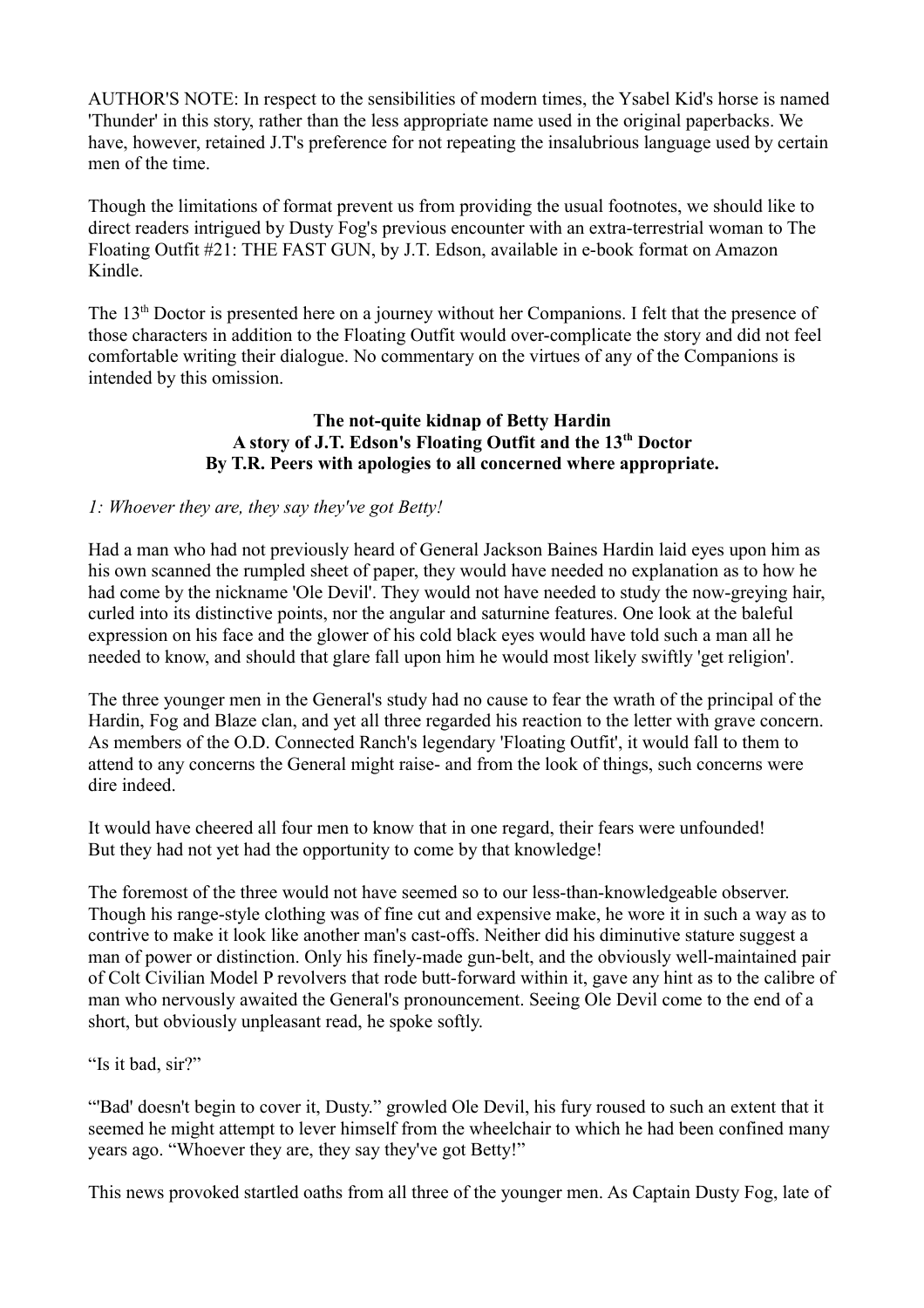the Confederate Army and now top hand of the ranch, twisted his black J.B. Stetson hat in consternation, his taller companion bounded to his feet and swept the offending paper from the desk to read it for himself.

That such an act elected no cry of condemnation spoke to the seriousness with which the terrible news was regarded!

The man whose eyes now scanned the paper stood well over six feet in height, and had the build and general handsome good looks of a rangeland Hercules. Much like Dusty Fog- a man for whom he was frequently, and often advantageously mistaken- Mark Counter wore fine ranch-style clothing, but in his case in a manner that suggested he had been born in it. Nor were his own guns, a pair of Colt Cavalry Peacemakers, carried in a fashion that suggested anything other than the greatest possible skill in their use.

Their usually-comforting presence brought no solace in light of the words roughly scrawled on the page!

Alone of the three, the third, and youngest member of the Floating Outfit present showed no outward reaction beyond his initial exclamation. Dressed head-to-toe in black, with Indian-dark features that were the picture of youthful innocence, Loncey Dalton Ysabel sat with a blank expression that a man might mistake for indifference. Such a man would have to have no knowledge of the war-face of the *Pehnane* dog-soldier, and would also need to ignore the cold, killing fury that glittered in his red-hazel eyes. Though the ancient Dragoon Colt the man known as the Ysabel Kid carried was a weapon with which he claimed mere proficiency, his skill with the clip-pointed James Black bowie knife that he fingered was known to all but the most foolishly ignorant. The same could be said for the Winchester Model of 1873 rifle propped next to his seat.

"She rode out to hunt only this morning." pointed out the Kid, seeking to fill the silence with words. "You-all want that I should go cut for sign, Dusty?"

Mastering himself, and fighting down the cold, unfamiliar knot of true fear in his gut, Dusty shook his head. "Not yet, Lon. What do they want, Mark?"

The blond giant tossed the paper down on the desk in disgust. "What do owlhoots and loafers always want? Money- two thousand dollars of it, delivered to a cabin a half-day's ride from here. I can send word to my Pappy, sir, he can help us cover it if needs be."

Ole Devil shook his head firmly, having regained some measure of composure. "No, Mark, I'll not trouble Rance with this. I'll be hell-damned before I'll pay one red cent of ransom money, and you know Betty would horse-whip you for even thinking of doing it. Dusty, I want you to call in every hand we have's not needed for the next drive to help with finding my grand-daughter. Loncey, Betty went out to the north field this morning with her dogs to help track a cougar'd been bothering the herd. Head up there and see what you can find."

"Yo!" said the Kid, giving the traditional cavalryman's response and leaping to his feet with an alacrity that would have seemed incredible from his prior posture.

However, the General's orders were never to be carried out!

At that moment the door to the General's study opened, causing all three men capable of doing so to whirl and reach for weapons, Ole Devil having given strict instructions that he was not to be disturbed. Though advancing in age, the General's Oriental man-servant, Tommy Okasi, would not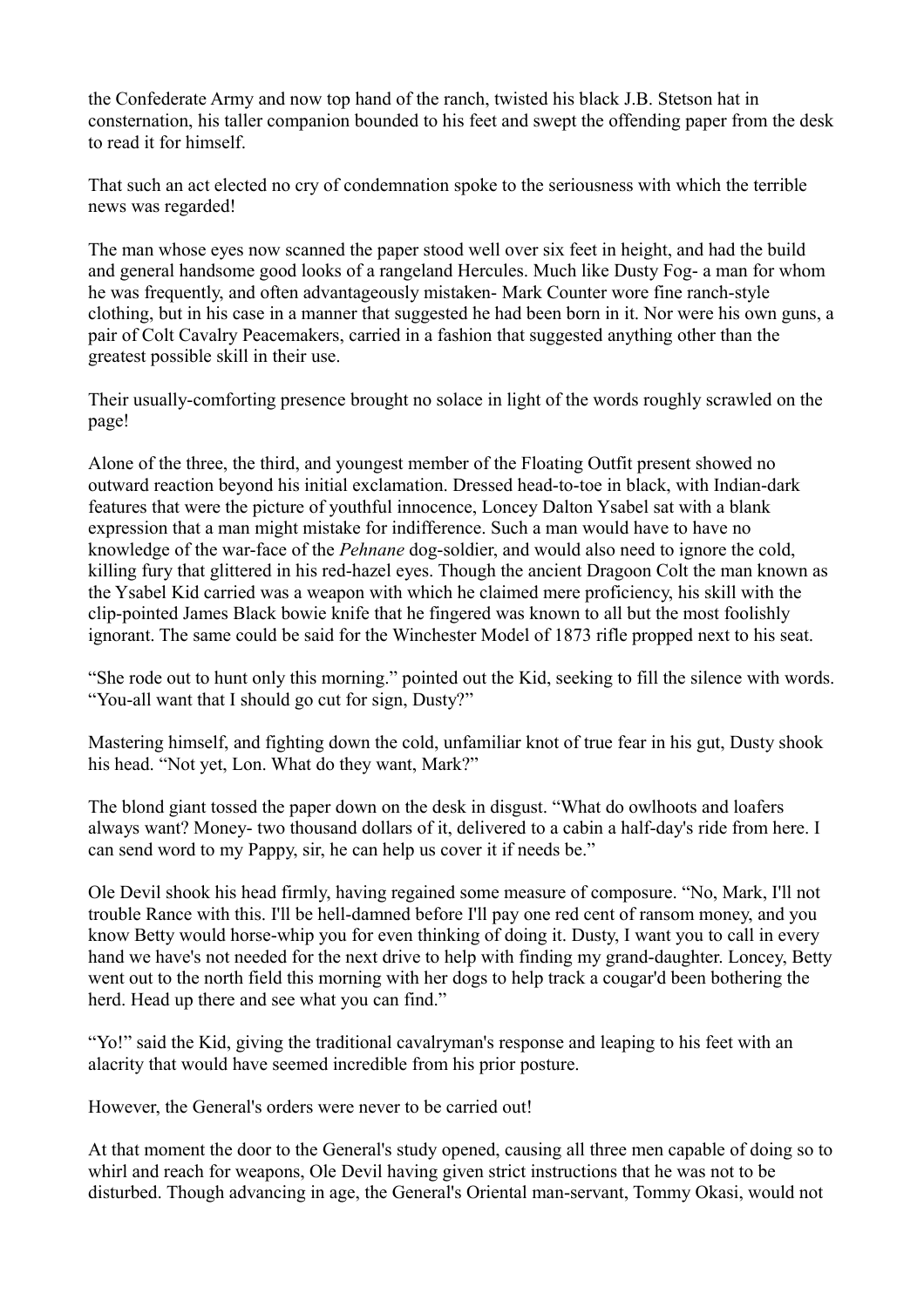lightly have ignored those orders.

Therefore an intruder must have subdued him! Such an intruder must only have malevolent intentions!

The fastest of the three, though only by a hair, Dusty Fog had a gun in each hand before the door had finished opening. For once in his life, his superlative reflexes left him ill-equipped to deal with the sight that met his eyes, and it was Mark Counter who was first to return his Peacemakers to leather and bound forwards with a roar of delight. Had President Rutherford B. Hayes chosen to make an unannounced visit, he could not have received a warmer welcome than did the surprised newcomer, who found herself swept up into the air.

For that newcomer was none other than Betty Hardin!

A wave of palpable relief swept through the room, bringing the merest flicker of a smile to even the General's stern countenance. And yet, once all concerned had expressed their pleasure at the safe return of Betty Hardin to her grandfather's ranch, there remained a mystery to address.

"I'm afraid I have no idea what this letter could mean." said Betty, having read the offending article for herself, her pretty face wrinkled with confusion. "I rode out this morning and helped Red Blaze and Billy Jack with that cougar, which took most of the day, and then I came back here. I wondered why Tommy gave me such a strange look when he told me I'd better come straight in to see you."

"Still, all's well as ends well." said Mark with a smile. "Dusty, we'd best go and make ready for tomorrow's drive, now that we know Betty's safe- even if she could do with a wash."

"I've been on horse-back almost all day, you bow-legged lout!" snapped Betty in mock anger. "You chase a cougar all over the all-fired place and see how sweet your sweat is when you come to the end of it!"

Mark grinned, and held up his hands in surrender, but the air of levity was swiftly dispelled by Ole Devil.

"No. This isn't over yet. Dusty, Mark, Lon, I want you to head out to the cabin in the letter and see what you can find."

"Sir?" said Mark in confusion. "Surely it was just a joke, or somebody trying to trick the money out of us?"

"Jasper'd try that sort of thing'd have to be tolerable foolish." mused Dusty, running his hand through his blond hair thoughtfully. "They'd have to know we'd cotton to their bluff before they could cash in their winnings."

Ole Devil nodded. "Yes, that's how I'd call it. I'd lay you good odds that even if it's not Betty, there's a pack of *hombres* somewhere near that cabin with a girl in their clutches that they *think* is her. I'll be God-damned if I'll let that sort of man do to her what you know they'll do when they find out their ace is a joker."

#### *2: Who am I, exactly?*

Sitting trussed-up like a Thanksgiving turkey against the wheel of her own wagon, Annie Delaney considered that life in the West was so far not living up to its thrilling reputation. At nineteen years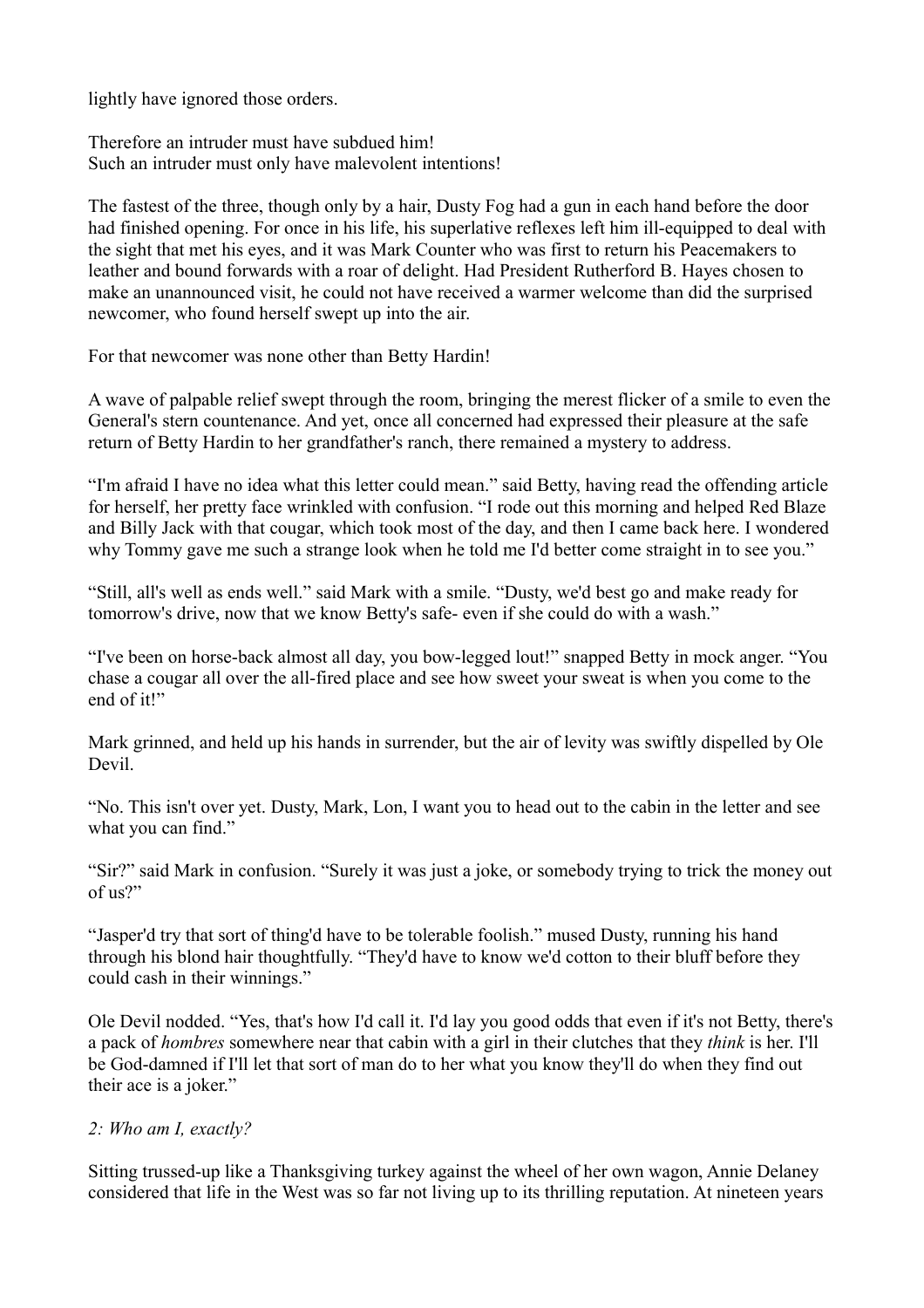of age, possessed of an ample figure and an attractive, if not exactly pretty, countenance, she had expected to meet with no particular difficulty in finding a suitable husband with whom to settle down and begin a comfortable new life, even with the impediment of her widowed father who had insisted on accompanying her. In truth, both the financial support of Abraham Delaney and his ability in driving the two-horse wagon they had hired for the final leg of their journey had proved invaluable, even if, in the grand tradition of the teenager, she could not admit it. That the word itself would not enter general usage for some decades was neither here nor there.

Her father, clad only in his long-johns and boots, was even now fulfilling a useful purpose, in that the gang of hard-cases that had held up their wagon were directing most of their ill-tempered abuse at him, rather than at her. Never ones to do any more work than was strictly necessary, the unshaven, trail-lean men had set the elder Delaney to every chore a camp might offer except those that might have taken him from their sight. The bacon and beans they had devoured had been the work of his hands- and had been taken from his supplies- as had the coffee they slurped. Here and there about the camp bed-rolls were strewn, with little regard for defence or order, and near each lay a saddle casually tossed down with even less consideration for how it lay. Though it was beyond Annie's meagre experience to appreciate, such a lack of care for an essential tool of a rider's trade spoke of men of the most dissolute and neglectful sort.

#### Not that there were no other clues!

Everything about the six-strong gang, from their stained and rumpled clothes to the foul-smelling and cheap tobacco they smoked, warned Annie that here were men with whom it would be most unwise to form even the briefest of acquaintances. This fact seemed to have completely eluded her companion, who the bandits had secured to the wheel next to her own. Indeed, the woman whose credentials had identified her as 'Betty Hardin' seemed almost never to stop talking, until the leader of the gang had threatened to shoot her.

Even a relative newcomer to the West like Annie had heard of the legendary Hardin, Fog and Blaze clan and the O.D. Connected ranch, and when they had come across the travel-stained woman by the side of the trail it had come as something of a shock to learn of her identity. Her horse, 'Betty' had claimed, had fallen prey to a wild beast and she was in need of a lift to the next town. Even in such dire straits the woman's modesty had been surprising, and when Abraham had read the short letter she presented that identified her as the grand-daughter of General Hardin she had seemed genuinely unaware of her own importance.

The men who had overtaken their wagon some hours later had shown no such reticence!

Even now, tied up as she was in a similar manner to Annie, Betty Hardin- for such the young woman still believed her companion to be- had an air of complete indifference to her predicament. She was older than the settler, perhaps in her early thirties, and had blonde hair cut in a short bob that failed to reach her shoulders and framed an open, friendly-looking face. Stranger than her hairstyle, however, was the cut and style of her clothes. A dark, close-fitting shirt with a multicoloured band across it was matched with high-waisted blue pants that were seemingly supported only by a pair of braces. Over these outlandish garments lay a long, grey coat, which like the rest of the clothes was made of a material Annie could not easily identify. Overall it was a garb that seemed perfectly calculated to attract as much attention as possible, even as it contrived to conceal the womanly attributes of she who wore it.

Having finally lapsed into silence on being given a closer view of the barrels of a loaded twelvegauge shotgun than any sane man or woman could possibly desire, Betty had waited for a few minutes before leaning towards Annie as best she could and whispering a question that briefly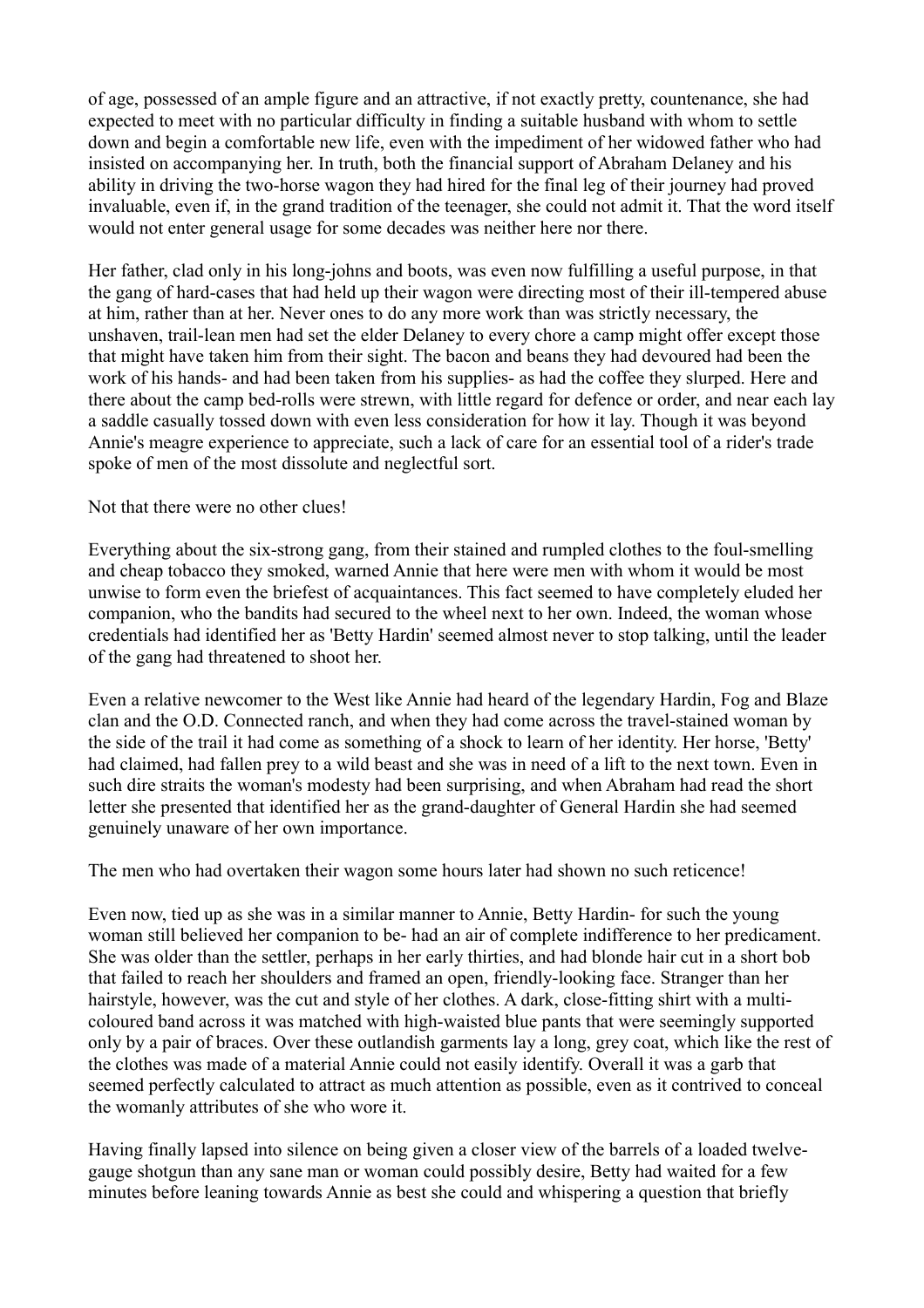scattered the girl's already strained wits.

"So, Annie, er.. who exactly am I?"

After a long pause, Annie gathered enough reason to respond, albeit not in a manner that was particularly helpful to her inquisitor.

"What? What do you mean, who are you?"

The blonde woman flashed a bright smile that seemed entirely inappropriate for the circumstances. "It's just that... well, that paper I showed your Dad? It might have told him a bit of a fib. Bit of a whopper, actually. Huge stonking-great lie, probably. Anyway, the important thing is that I'm not really 'Betty Hardin', but this lot might get a bit annoyed if they find that out, yeah?"

Annie's mind reeled. The paper had 'told a lie?' Even allowing that it was some kind of forgeryright down to the General's signature- the implications of the woman's claim were terrifying. For now, believing that she must be a friend of Betty Hardin- and therefore, of *her* friends, the hardcases had left her largely alone. To demand money for the safe return of a Hardin was one thing, but to lay hands upon a girl of their acquaintance- especially to take advantage of her womanhoodwould be quite another. It was conceivable that on 'Betty's' safe return, the O.D. Connected crew might consider the matter closed, but a man who crossed that particular Rubicon would swiftly find that even Rome would not be far enough away to flee to escape fatal vengeance of the most terrible sort.

Should the lie be exposed, that scant protection would swiftly be stripped away! Worse yet, as the younger and more attractive woman present, Annie's defilement would be the most immediate!

Such a fate was to be avoided at all cost!

Swiftly, with a speed and brevity made essential by the circumstances, Annie told 'Betty' all she could about the woman she was supposed to be. Sheltered as she was from the public eye by the rest of the clan, Betty Hardin was not as well-known as the members of the Floating Outfit, and there was little the girl could relate regarding her appearance or manner. This omission caused Annie comparatively little concern, given that the gang seemed every bit as ignorant as to Betty's true virtues as she was. Most importantly, she made sure 'Betty' understood that she was the granddaughter of a Confederate war-hero, one who had survived the War Between the States with his honour and reputation largely intact and had garnered respect from peers both friend and foe. Then, of course, there was the well-known friendship between her and Dusty Fog, the blond giant famed for his skill with both guns and fists both during the War as a cavalry commander, and after it as a rancher and cattleman. Though both his description and his exploits had been exaggerated in the telling by excitable journalists and newspaper-men, they painted a vivid enough picture.

"Brilliant.." breathed 'Betty' when Annie had finished. "He sounds like a proper cowboy! I mean that in a good way, not a build-a-dodgy-conservatory way." She made a sour face. "I bet he likes guns, though. Big men and their big guns, always stamping about.. shooting at things."

Not knowing why, Annie was struck by the desire to defend her countryman from someone she was rapidly beginning to suspect was nothing of the sort. "Captain Fog is a hero! Why, I'll bet he's on his way to rescue us right now and-"

"For your sake, little bird, you'd best get to praying he doesn't get it in his head to try." snarled the leader of the gang, a hatchet-faced tough called Henry Holt who had passed close enough to hear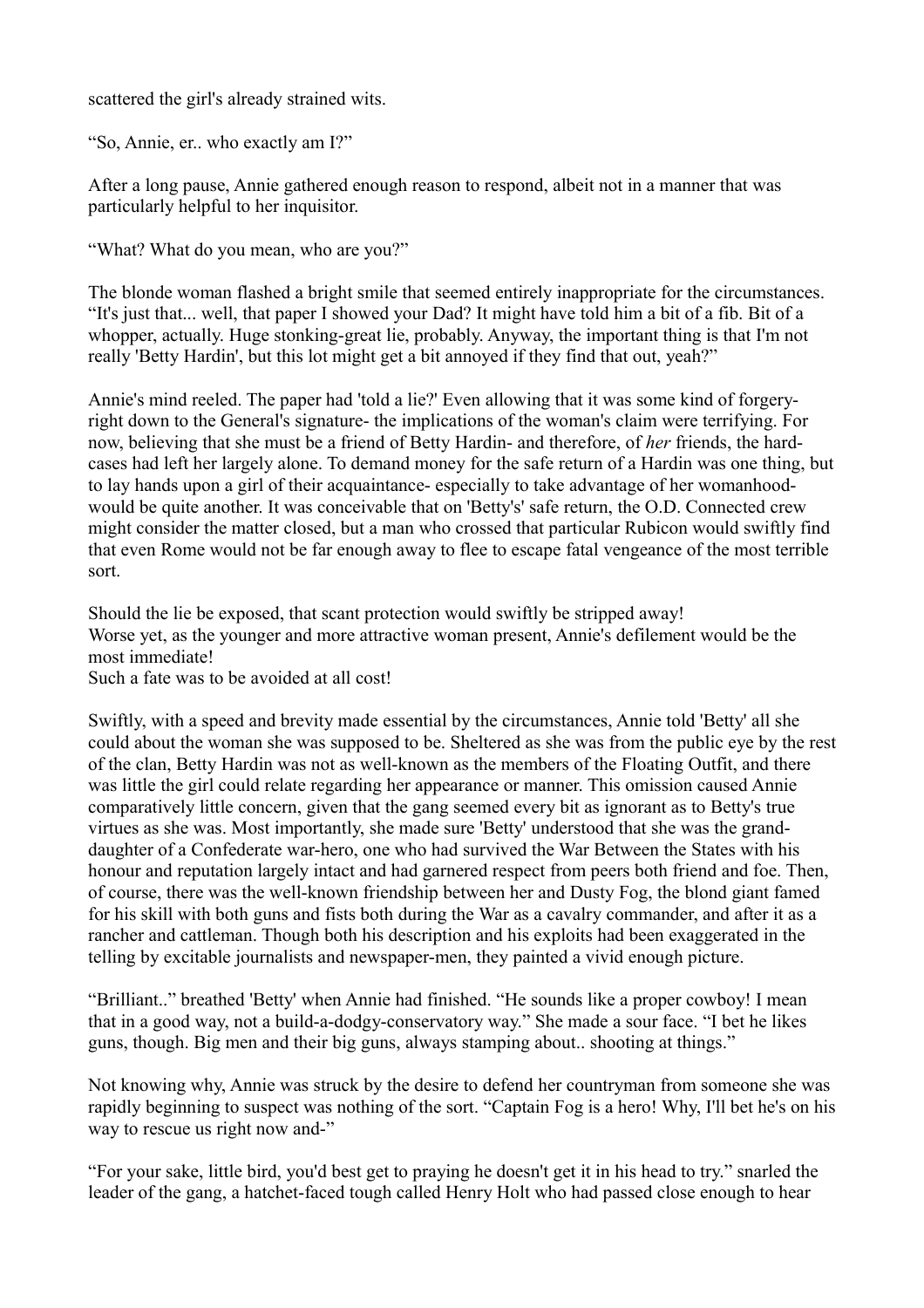Annie's last remark but had fortunately missed the earlier, and for his purposes much more important, part of the conversation. "Happen he does, the boys and I'll send him back to Ole Devil in a pine box."

"You wouldn't dare!" snapped Annie, her fear momentarily forgotten in the heat of her anger.

"I would and I will!" laughed the gang leader, who wore a brace of tied-down Army Colts that were perhaps the only possession he cared about and kept clean. "That cabin we told them to deliver the ransom money to? I've got a couple of boys watching it with Sharps rifles trained on the only door. As soon as Fog and his friends arrive to deliver their dues they'll put windows in their damn skulls."

#### *3: Let's see how well they handle Cuchilo on his own turf!*

Dusty Fog passed his field-glasses to Mark, who lay next to him in the concealment of a small copse of trees. "How do you call it?"

Mark Counter grunted. "Same's you, I reckon. It's a trap as sure's I ever saw one."

"Huh-huh." replied Dusty. "Where d'you think they are?"

"Was it me," replied his companion, "I'd have a man covering the door with a long-rifle, and another hidden inside with a scattergun. The man outside takes his shot when someone's about to open the door, and if they try to duck inside his pard makes wolf-bait out of them."

Dusy Fog nodded. "Sounds about right, but I'll lay you a dollar there's no man in the cabin, much's there should be. Sort of jasper tries to make a living out of ransoming women's not got the *cojones* to stand guard in a cabin with only one way out. Was it someone like Clay Allison or Wes Hardin, maybe, but not this outfit."

Mark spat in his hand and shook Dusty's. "I'll take that bet, though I reckon you're right. Hell's fire, though, d'you think this's the first time these jaspers have run this shell-game?"

"We'll see soon enough." said Dusty. "Right now, let's see how well they handle *Cuchilo* on his own turf!"

Some distance away, nestled in the welcoming cover of a sturdy rock, Walt Gilt squinted through the ladder-sight of his Sharps Model of 1859 rifle. A native of Maine, he had served as one of the famed "Berdan's Sharpshooters" during the War, and had claimed more than one Confederate officer before the conflict had ended. Finding post-war military life not to his liking, he had taken his papers and his precious rifle- the latter without the permission of the Regimental Quartermasterand gone to seek his fortune in the Southern States. That the men who now frequently fell under his sights were no longer his enemies in war did not concern him unduly.

Even so, the skills of a sharpshooter found little legitimate use outside of the military, and a career as a peace officer held similarly little appeal to a man who lacked the imagination to play both sides of the law against the middle. So Gilt, along with his crony and fellow veteran Bill Wyke, had fallen into banditry almost by accident. Simply picking off lone travellers on the road and stealing their belongings had sustained the pair for a while, but eventually they had seen the wisdom of riding with a larger gang, which for one thing involved considerably less risk or effort on their part. Holt's Hell-raisers, as Henry Holt liked to call them, had proved a lucrative wagon to hitch themselves to for now. And perhaps, should their standing in the gang rise high enough, Holt might have an 'accident' one day that would allow them further advancement.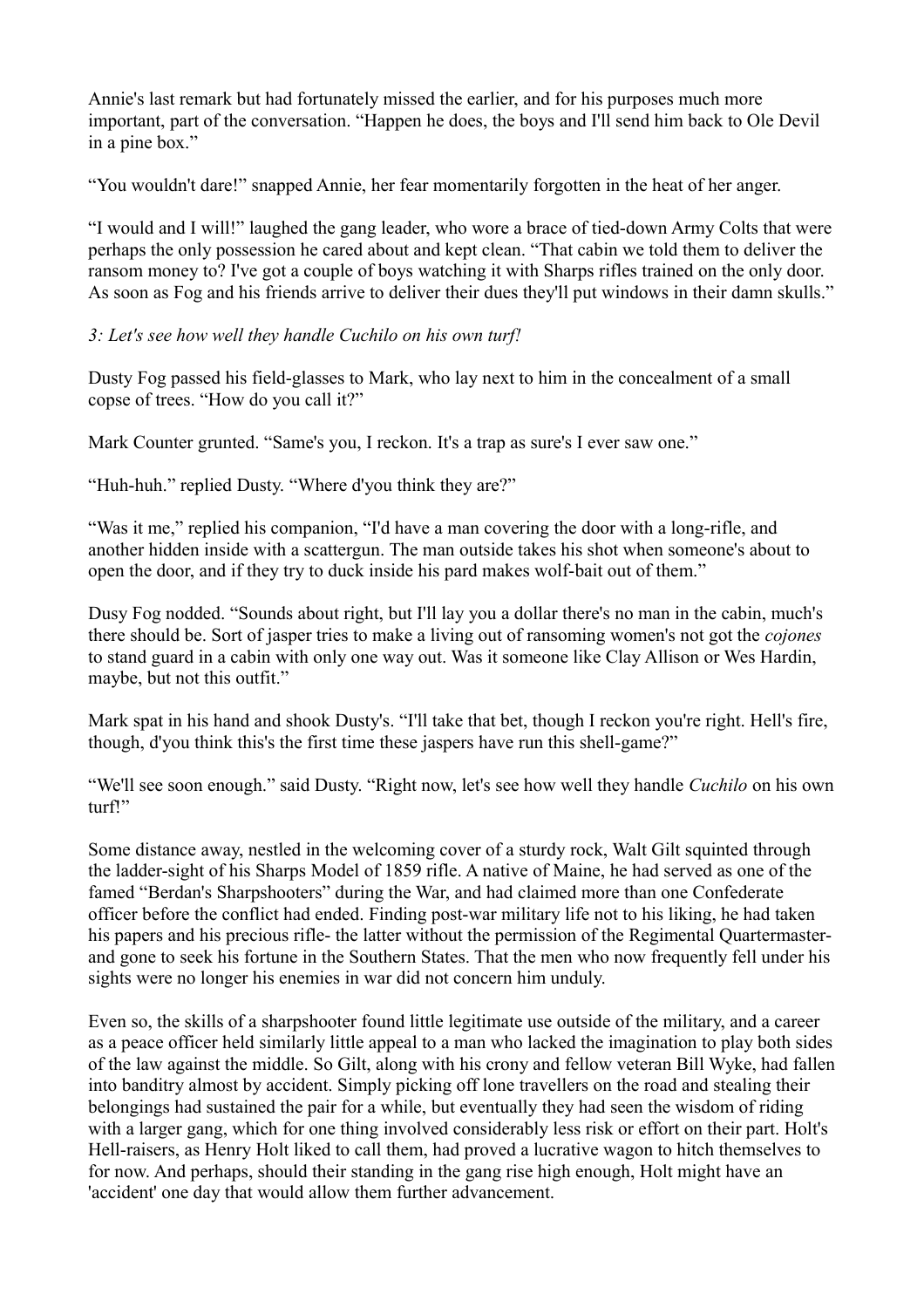With a rifle accurate at over a thousand feet, such an event would not prove hard to arrange!

At present, though, it was Holt's play to call, and for that all Walt Gilt needed to do was wait for someone to arrive at the cabin. If they were carrying the money, he was simply to watch and make sure the delivery of the ransom was smoothly completed and the courier had left. If they were not..

He truly hoped that the O.D. Connected were stupid enough to try something. Even a man who had been discharged for years would impress a lot of powerful people if he were the one to bring down Captain Dustine Edward Marsden Fog and his outfit. Such a feat would be worth more than two thousand dollars to the right patron. More than one rich and powerful family had suffered humiliating losses at the hands of Company 'D' of the Texas Light Cavalry and its resourceful young Captain.

Darkness was closing in, and he gave a quiet sigh of relief as a lantern was turned on in the cabin. A moment later, the silhouette of Bill Wyke appeared briefly in the doorway before vanishing into the gloom. Should anyone open the door now, they would be perfectly framed by the light for at least a second- ample time for a marksman of Gilt's calibre to see to it that the trespasser would not witness another dawn. Bill would be back at their fox-hole in a few minutes, and then the two veterans would sleep in shifts, ensuring that death would only be an instant away for any caller to the cabin. That that caller might possibly be an innocent traveller in search of shelter for the night was another thing Walt Gilt cared little for.

In terms of accuracy with a rifle, it might well have been said that Walt Gilt and Bill Wyke could be considered on par with, if not superior to, the man known as *Cuchilo*. Indeed, while the Winchester Model of 1873 was a fine rifle, and the prestigious 'One of a Thousand' version carried by the Ysabel Kid was even more so, the Sharps had it beaten for accuracy and extreme range by a wide margin.

But it was not with a rifle that *Cuchilo* was armed!

Not for nothing was Loncey Dalton Ysabel known to the Comanche as *Cuchilo*, The Knife. Even amongst that fierce breed, there were reckoned few more deadly with a blade than he. Worse for the Union veterans, he had been trained almost from birth in the arts of silent movement and reading sign, and in neither did he acknowledge an equal. So it was that the first thing Walt Gilt knew of his enemy's presence was a firm grip from behind and the kiss of cold steel across his throat. In the brief moment before the final darkness claimed him, Gilt's ears caught the faintest of words.

*"Ah-he!"*

A few minutes later, as Mark and Dusty approached the small cabin, the Kid emerged from the shadows carrying two Sharps rifles.

"Two of em, eh?" said Mark, quietly. "Looks like you called it right, Dusty."

"I'll not take the pot yet." replied Dusty Fog. "Not until we're certain I'm not going to cash in my chips when I go through that door."

Silently, having handed one of his trophies to Mark but retained the other, the Kid stole up to the closed door. With equal quiet, he reached up to the latch and released it from the side, before crouching down and pushing the door open the rest of the way with the empty rifle. No roar of gunfire or hail of buckshot answered the movement, even when the Kid tested the waters still more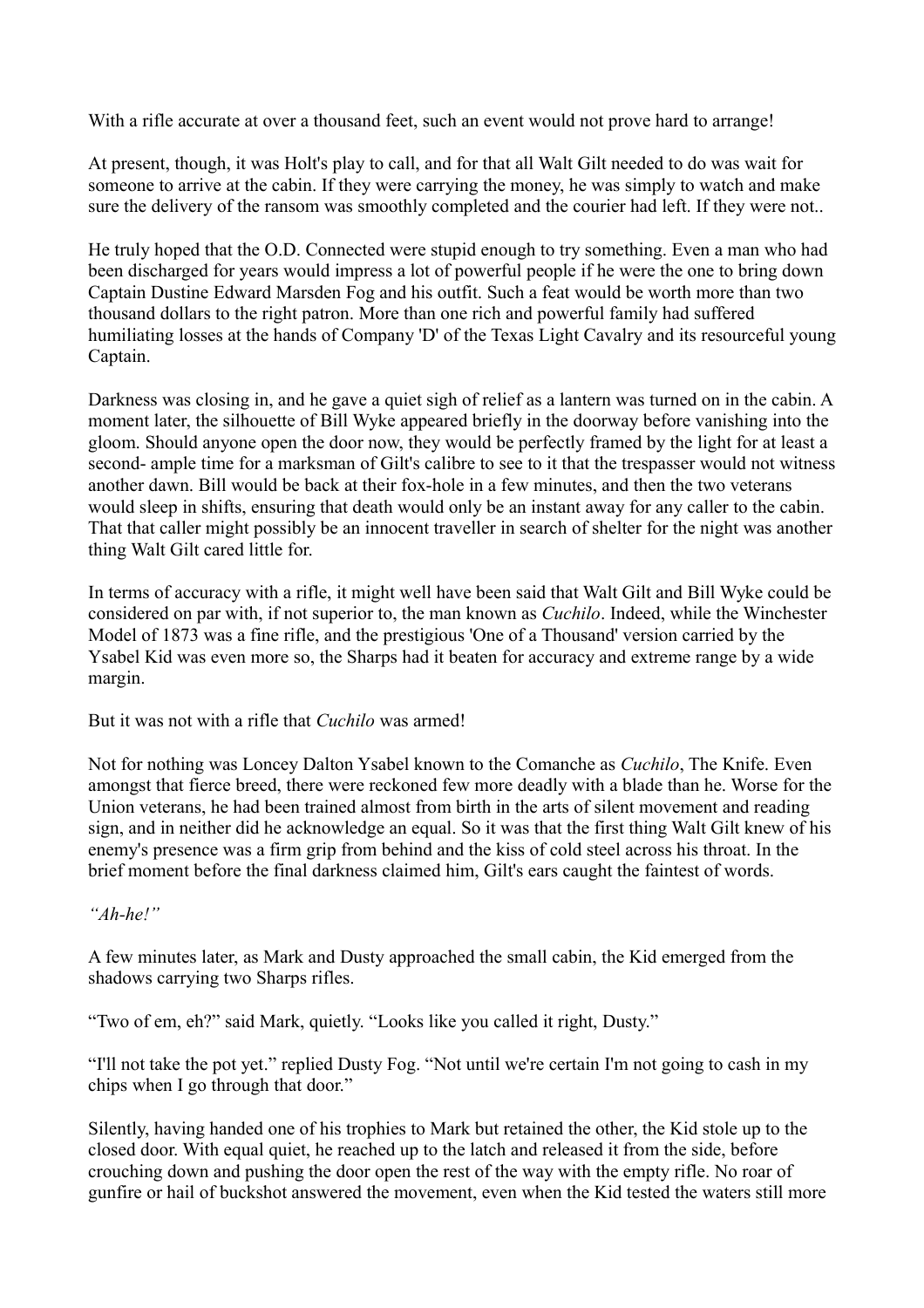daringly with his hat on the end of the weapon.

With a nod to Dusty, Mark drew his right hand gun and came up to the door, making more noise than the Kid but not enough to alert anyone who might still lie in wait. Seeing that his friend was in position, he flung himself forward across the threshold, dropping into a prone shooting position even as Dusty waited with his own drawn weapons to cover him. Neither precaution achieved more than adding more dirt to Mark's expensive Levi pants, but there was no word of complaint from any man present. All three knew well that the moment a man ceased to take such measures, he placed his life in the hands of Fate- and all had played enough games of chance to know that She was not to be relied upon.

"Think you can track them from here, Lon?" asked Dusty. There was no immediate response, and it struck the Rio Hondo gun-wizard that his friend had not spoken a word since his mission into the darkness. "Lon?"

"Yeah, reckon I can." replied the Kid, finally. "But first, dog-my-cats if there isn't something you-all need to see."

## *4: No man alive could have done this!*

Though the night had fully fallen as the Kid led the way to the low hill that they had identified, by virtue of its elevation and position directly facing the door, as the most likely spot for a sharpshooter, none of the three experienced any great difficulty in finding their footing. The darkness was lit by moon and stars, and all three men had cultivated superlative night vision over the course of their careers.

This same vision was soon the cause for profound regret!

"Found the first up there." said the Kid, pointing to the rock behind which the still corpse of Walt Gilt lay. "Counted coup on him, and set out to look for his pard. Figured he'd be on his way up after he'd set the light."

Dusty nodded. "Sure. Reckon they'd keep watch in shifts. Where'd you find the other one?"

"Here." said the Kid quietly, stepping over to what looked in the gloom like a small stone. "And here. And over there. And all the way over there. Found the rifle in that little bitty tree."

"Huh?" said Mark, leaning closer to the 'stone' to take a better look. "Hell's fire!"

Before setting out on their journey, the men of the Floating Outfit had had time only for the merest bite of supper. With a woman's life on the line, there had been little appetite for even Betty Hardin's famous cooking. As a man of some size, Mark Counter's stomach had been voicing its objections to such neglectful treatment for some time that night, but at that moment he had cause to be grateful for his empty gut. Nevertheless, he dropped to his knees retching at the grisly sight before him. The severed, dismembered and partially-chewed remains of Bill Wyke- though no man still alive present knew that name or would ever learn it- lay strewn across an area of some two-hundred square feet.

Once all involved had regained some measure of composure, the Kid voiced the thought that was in all three heads. "I may only be a lil' old half-smart Indian boy, but I reckon no man alive could've done this."

"A critter, then?" said Mark. "Perhaps a bear?"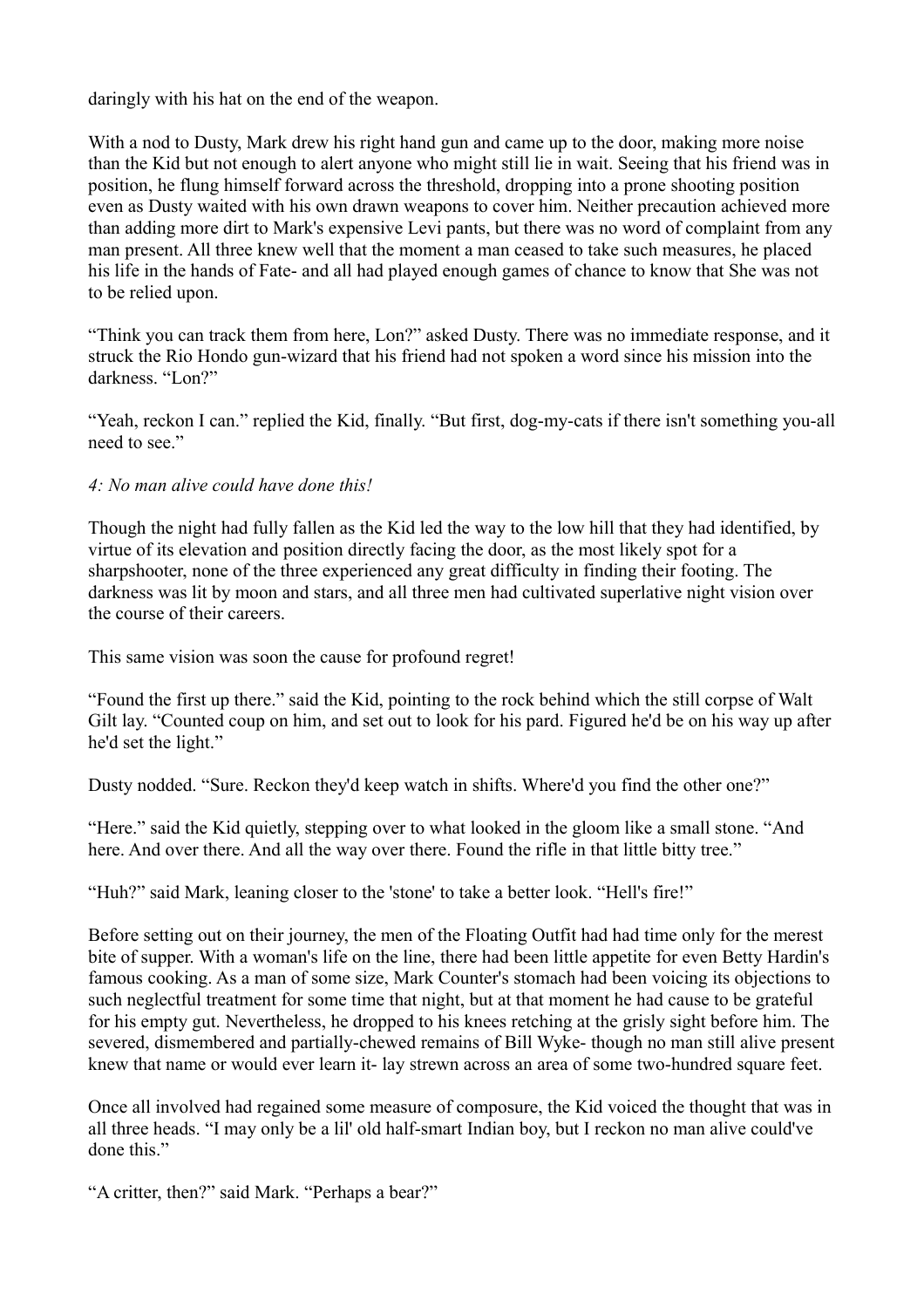"Rifle was cold when I found it." said the Kid. "Blood was still fresh and warm, and I didn't hear so much as a peep or a squeak whilst I was handing the other one his needings. I've never seen the bear'd take a man silent and kill him without man or beast making a sound. This here is some bad medicine."

"A witch-woman, maybe?" said Mark, still guessing.

The Kid shrugged. "Maybe. I don't remember Raccoon-Talker ever telling a tale of this sort of medicine, though, and I'd be tolerable likely to had she told it."

"Can you follow its sign, Lon?" asked Dusty, quietly. "I don't like the thought of something that could do this roaming so close to the O.D. Connected."

"I don't much cotton to the idea of finding it." admitted Mark.

"Me neither." said the Kid, "But I'm less taken with the notion of it finding us. Tracks're fresh enough- whatever it is, it's quiet but it's got no trail-sense. But Dusty, that ain't the worst of it."

Dusty Fog nodded. Whilst not even half the tracker that the Kid was, he could read sign clearly enough to see what was worrying him. The tracks of the thing that had killed the sharpshooter followed those of its victim for a way, but then led back down towards the cabin.

And back in the direction of the tracks that led to it! At the far end of those tracks must lay the camp of the kidnappers!

## *5: Find them, or die in their place!*

Henry Holt, for all of his success as leader of a gang of ne'er-do-wells, could not be counted as an intelligent man. As was often the case with men of little ability- particularly those possessing an expensive education- he attributed his lack of progression in life to the failings of others and his own inexplicable ill-fortune. Accordingly, when a chill caused him to wake to find that the campfire had burned out, it did not occur to him that the responsibility of charging a man with tending it should have fallen to him.

So furious was he at the error that it was several long minutes before he noticed a far worse event!

Having kicked his Mexican right-hand man, Guido, awake to re-light the fire- such a chore being beneath the leader of the Hell-raisers- Henry turned to berate Abraham Delaney for allowing it to grow cold. That he, Henry Holt, had personally ordered the elder Delaney securely tied to a wagonwheel to prevent his escape- rendering him incapable of fire-tending duties in the process- was a detail the bandit simply ignored.

The sight that met his eyes could not be similarly disregarded! Of all three prisoners there was no sign! This trio included the lucrative Betty Hardin!

To give him his due, Henry Holt had survived as long as he had by being swift and savage to react in a crisis. Within mere seconds, by shouts, blows and threats, all six members of the gang were roused and armed. Guido, his Green River knife in hand, poked around the site of the escape dolefully.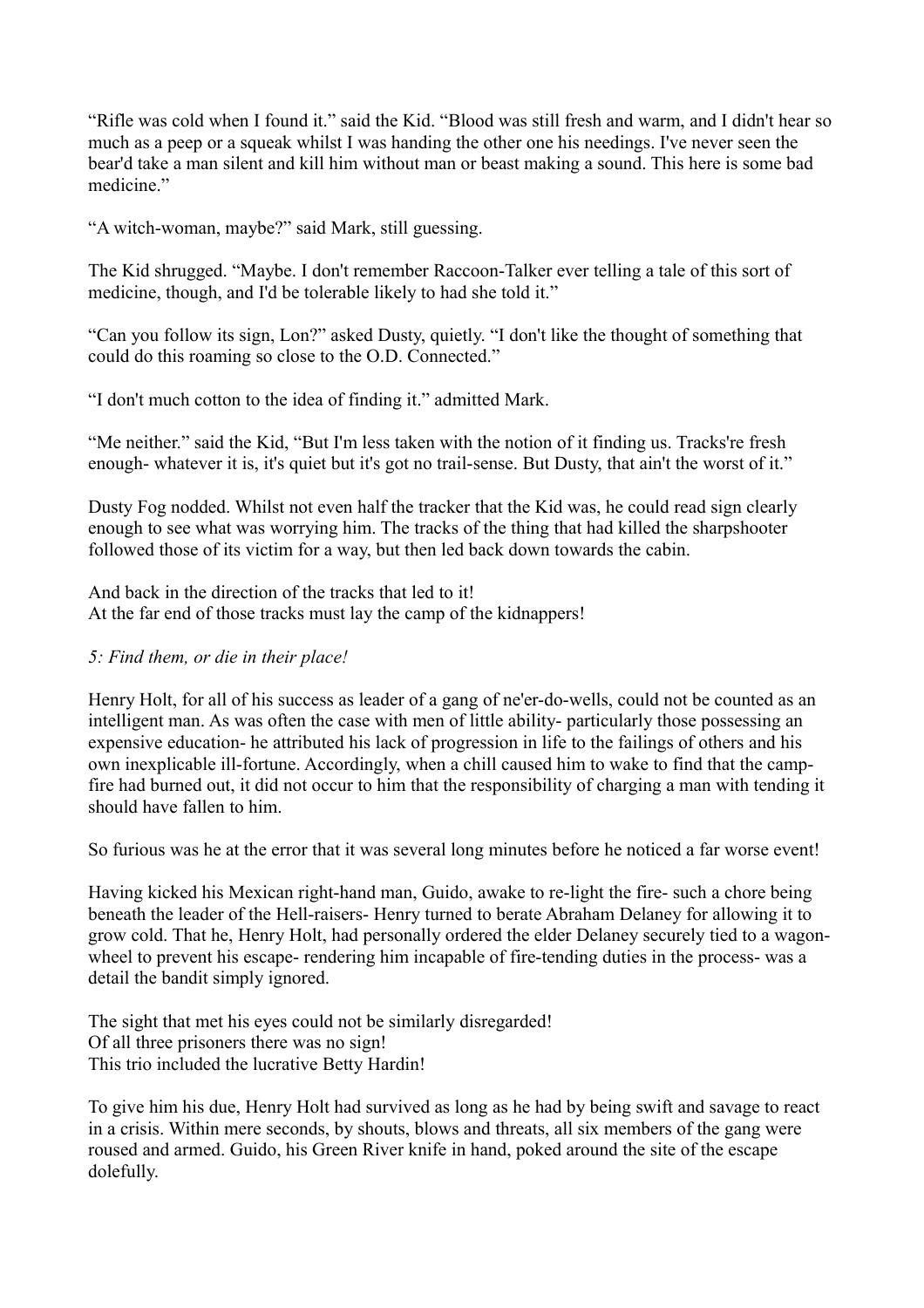"Well?" snapped Holt, his limited patience exhausted.

"There're no tracks." said the Mexican, sheathing his blade with an air of finality. "Not even *Cabrito* could have stolen them away from here without leaving some sign."

"Well they're gone, you mother-something fool!" growled the bandit leader. "Hell's fire- the hosses!"

A moment of terrible consternation seized the gang. Had the Ysabel Kid somehow invaded their camp to free their prisoners, it was quite possible that he had loosed their horses. Just as their saddles were in poor condition, none of the Hell-raisers rode a horse he had come by fairly, and none had bothered to train their mount to stand when ground-hitched. Nor had they hobbled the horses, relying simply on tying them to trees or to whatever other fastness could be found.

If the horses had gone, escape from the vengeful men of the O.D. Connected would be all but impossible!

Worse, survival itself would be by no means a sinecure!

"Hosses're still here!" called the man who had been sent to check. Henry Holt's relief soon turned to cold fury.

"Hardin and the others can't've got far!" he snarled. "Find them, or die in their place!"

At that moment, the Hell-raisers' evening progressed rapidly from bad to worse!

"Ho the camp!" came a cry from the darkness. "Mind if we stop by your fire?"

Such a request for hospitality was no uncommon thing on the range, and to refuse it would attract the exact wrong kind of attention. And yet, for Henry Holt and his gang, the timing could scarcely have been worse. Weapons were swiftly returned to leather- or placed in convenient places of concealment- as Henry responded.

#### "C-come ahead!"

The three riders that emerged from the night might as well have been War, Famine and Pestilence, for one look told Henry Holt that Death rode with them. Dressed all in black, cradling his Winchester with easy confidence, and mounted on a huge white stallion with a reputation almost as savage as its master's, the Ysabel Kid needed no introduction. Nor did the blond giant who rode across from him. Though the sputtering firelight made the details hard to discern, the paired guns, blond hair and massive stature could belong to none other than Dusty Fog.

The third man who rode between the famous pair was smaller in size, though well-dressed and armed as if trying to emulate the larger. The fine paint stallion he was mounted on was worthy of more attention, and Holt wondered if perhaps Fog had a son who rode with him. If so, he thought, licking his lips nervously, the youngster might present an exploitable weakness.

There was one other factor in the Hell-raisers' favour. Though *Cabrito*- the Mexican name for the Kid that meant literally 'little he-goat'- was armed, the other two riders had their weapons in leather. Most of the bandits, conversely, stood with hands already on or near their guns. Such an advantageas well as six guns against three- might just be enough, especially if the boy was as inexperienced as he looked.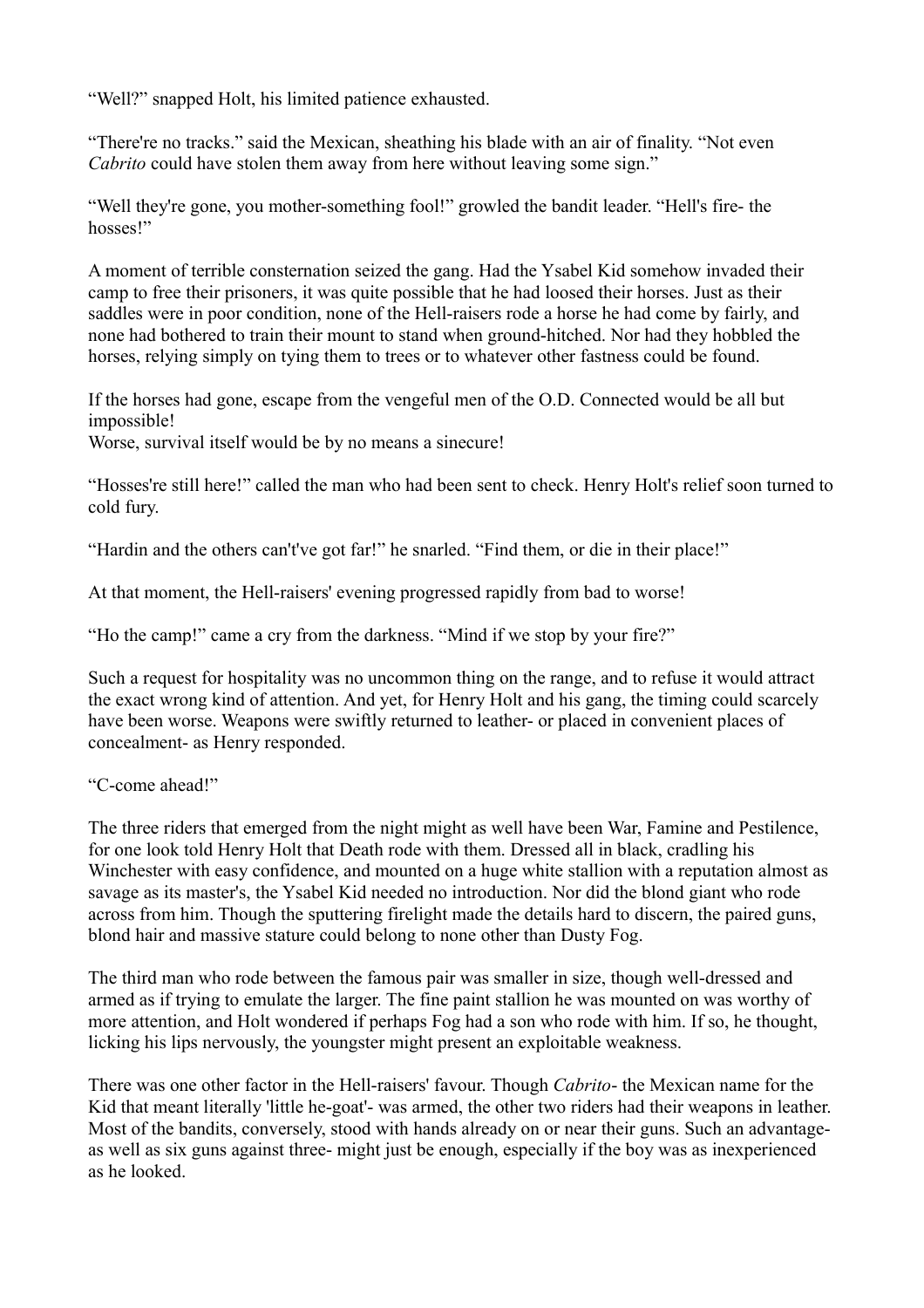Before Henry could put his thoughts into action, the man he had taken to be Dusty Fog reached behind him to retrieve a bundle, which he tossed without ceremony into the firelight.

"Evening, friend." said the tall cowhand, in a conversational tone. "Found these out on the range. Lon allows they might belong to you."

The bandit leader stared at the bundle, which had broken open to reveal the two Sharps rifles. Any thought of talking his way out of trouble fled from his mind, replaced by the last, desperate recourse of the cornered owlhoot.

"Get them!"

As he snarled the words and clawed at his right-hand gun, Henry returned his gaze to the three riders. His plan to shoot down the Kid whilst his compatriots were unarmed died an abrupt death.

"*Hombre,*" said the small man, coldly, "that'd be a tolerable *bad* idea."

As he stared Death in the face, Henry Holt saw that he had made an error of judgement! The small man was no longer so small!

In fact, at that moment he seemed to be the singular *biggest* man the bandit had ever clapped eyes on!

Henry's error, however, did not stop there. In counting the weapons arrayed against his gang, he had considered that no man, much less a man still on horse-back, could draw two guns faster than a man already armed could aim one.

In this, he was once again terribly wrong!

Staring into the barrels of no less than *five* guns, the bandit chief at least had the sense to yell 'calfrope'. Carefully, making sure the movement could not be misconstrued, he took his hand away from the butt of his gun. The rest of the gang similarly were wise enough to follow his example.

All but two!

Stan Whitman and Rocky Gale had been at the far side of the camp when the O.D. Connected had rode in, distant enough that they considered themselves concealed by the darkness. Whitman, lean, ill-favoured and possessed of a cowardly disposition at the best of times, had been checking on the horses and now considered them to be close enough to make escape an option. As he backed quietly towards the nearest mount- neither knowing nor caring if it was his own- he noticed the truculent Gale taking his own measures.

Measures Stan Whitman considered deeply ill-advised! In this, he was the only Hell-raiser to call a play correctly!

Thinking that he, too, was shrouded by darkness, Rocky Gale swiftly raised his brass-framed Winchester Model of 1866 to his shoulder. Like Henry Holt, he considered the small man in the centre of the O.D. Connected formation to be the weak link, and acted accordingly. But Rocky Gale was no tactician, and not even the thinker that his leader was.

Rocky Gale was at heart a bully! And a bully must always target the weak!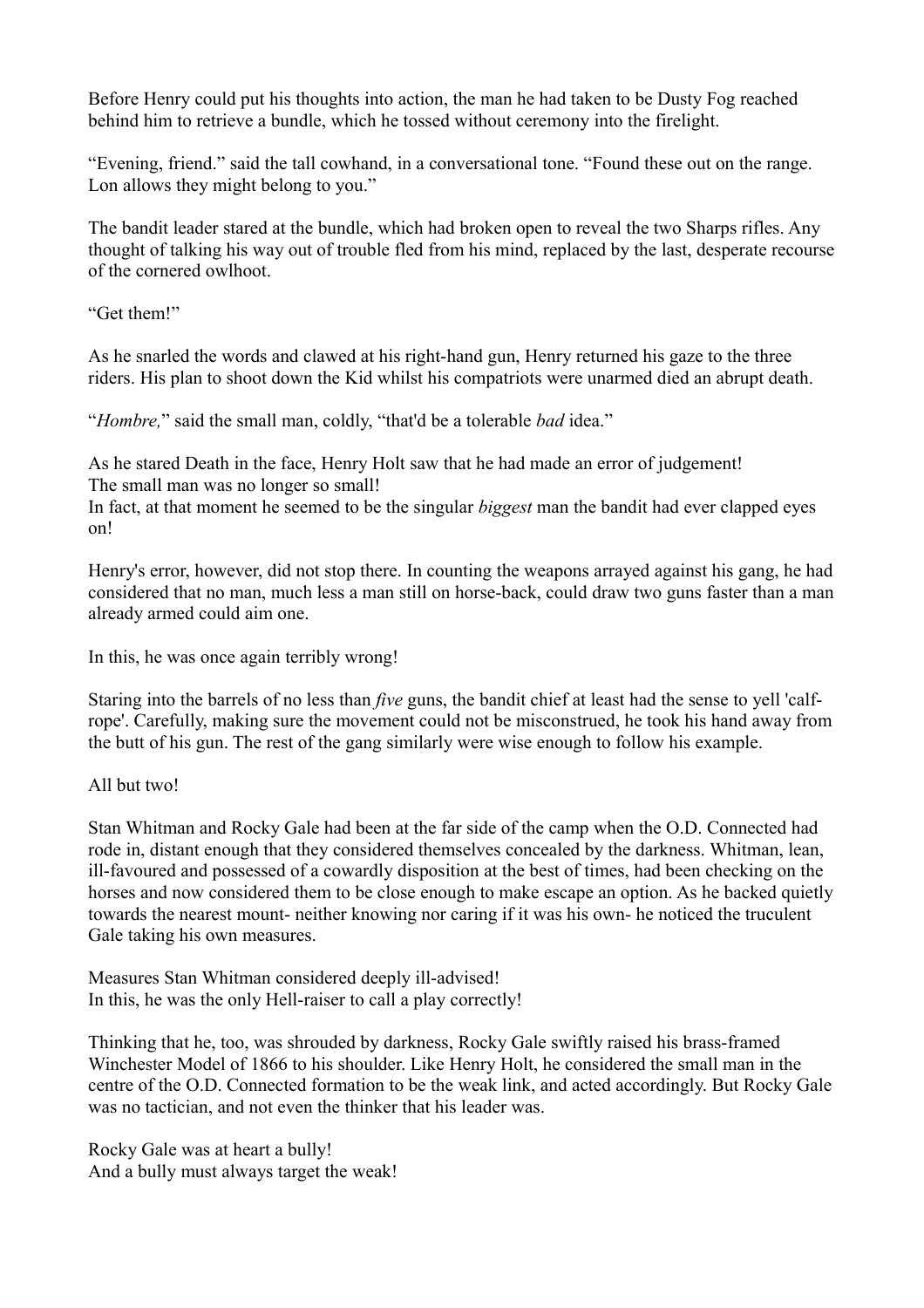So it was that rather than take aim at the Ysabel Kid, Gale unknowingly laid his sights for Dusty Fog himself. The movement caused firelight to glint from the frame of his rifle the merest fraction of a second before his finger squeezed the trigger.

That fraction was all the Kid needed!

His night-vision being better even than that of his companions, the Ysabel Kid had seen both Stan Whitman's retreat and Rocky Gale taking aim. With no time to shout a warning, he shot in the only way he could in the circumstances- to kill.

For once, Fortune favoured a Hell-raiser!

Though a crack-shot with the Winchester, the Kid knew that the moment it would take to lay his sights on the owlhoot's head would be a moment too long. So rather than attempt to furnish the man's skull with a window that would not greatly improve its value, he fired instead at where he guessed his heart might lay.

Speed of aim and darkness conspired to make the bullet fly wide! Yet still it found a welcoming berth in the chest of Rocky Gale!

Forty grains of prime black powder propelling a two-hundred grain .44 bullet made a mighty convincing argument against the owlhoot remaining upright and breathing, and Gale yielded rapidly to its force. Tumbling backwards, his own rifle fired once, hopelessly wide, doing little more than to startle the unsaddled horse Stan Whitman had just liberated from its hitch. Desperately, the other man flung himself onto the animal's bare back, clinging on for dear life as the panicked creature fled.

This was far from the only reaction the shooting provoked! The other was a reaction even years of experience in gun-play could not help Dusty Fog to predict!

Keeping a careful eye on the other members of the gang as they laid aside their guns, the Rio Hondo gun-wizard caught sight of a flicker of movement from the covered wagon at the edge of the camp. He shifted his aim to cover it, but was still startled when the canvas cover was thrown back and a blonde head emerged bearing an expression of extreme displeasure.

"Oi! Stop shooting people!"

Being better travelled than Annie Delaney, and having made a far wider circle of friends and acquaintances, Dusty Fog was able to recognise the woman's voice as bearing the accent of a native of Great Britain, though he would have struggled to place her origin in Yorkshire as one of her countrymen might have. It was her actions, however, and not her voice, that raised both mystification and consternation in equal measure. Heedless of the guns levelled in her direction, and of the downcast bandits surrounding her, the woman strode purposefully towards the fallen man as if she were the Queen of England rather than a recently-rescued prisoner.

Her rescue seemed destined to be short-lived!

Armed as he was with a shotgun and Green River knife, Guido the Mexican scout had not troubled himself to attempt to resist the O.D. Connected. The gun was unloaded and would have proved too slow to bring into operation, and no sane man faced *Cabrito* with a blade unless he were tired of living. But as 'Betty Hardin' passed within a foot of him without even seeming to notice that he was there, he decided now was the ideal time to take cards.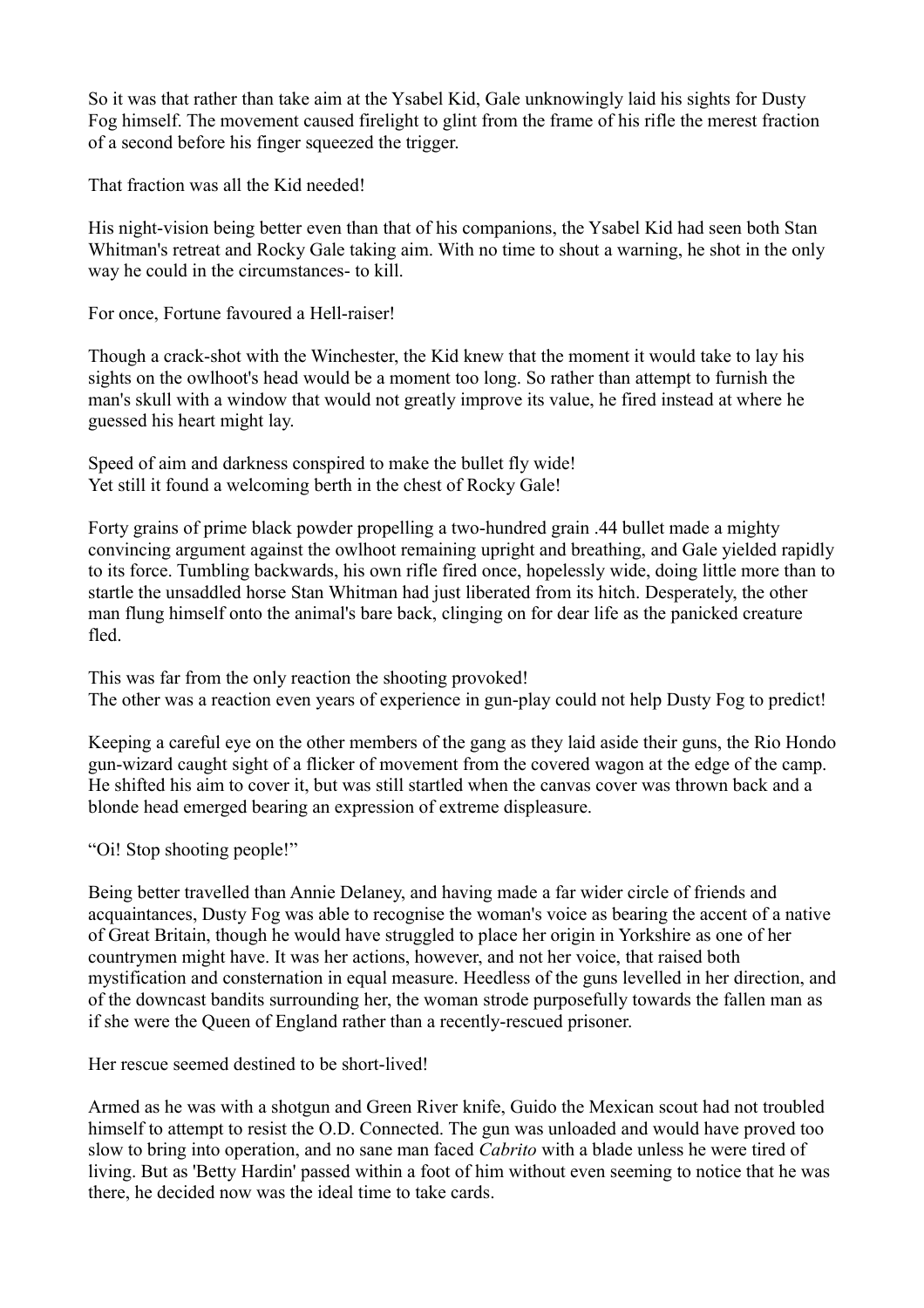For those cards seemed to him to present an extremely strong hand!

Seizing the woman in a strong grip with his left hand, Guido flourished the knife with the right. By the gesture he hoped to freeze her into immobility through terror, whilst at the same time showing his deadly intentions to the men who had taken control of the camp.

"Drop 'em!" snarled the Mexican. "Empty your hands, or Ole Devil'll have one less for Thanksgiving this year!"

Before anyone could comply, the woman showed that her own hand was stronger than Guido could possibly have anticipated! In fact, it seemed she must hold a flush against his pair!

Dusty Fog was one of the few men in the West to have gained some level of mastery of the art of *karate*, taught by Tommy Okasi to both him and the real Betty Hardin. He knew many techniques for the subdual of an armed opponent, as well as various throws and painful holds that could be employed to reverse the advantage of a man who believed himself to be in a superior position.

And yet even he had never seen a man struck insensible by the touch of a single finger!

"Sorry!" gasped the woman apologetically as the Mexican collapsed in a heap. "But I'm trying to save your friend's life here! Hey, you!" She snapped the last words at a bandit standing nearby. "What's your name?"

"Er, I'm..." said the young man, gaping in surprise.

"Never mind, I'm going to call you Terry. Go and find me some water, Terry- no, whisky'll be better. You've got whiskey, yeah?" She stared around the camp challengingly. "Come on, come on, you're cowboys, you've got to have some whiskey somewhere!"

"We.. we've got some hooch, ma'am." stammered the man who had become Terry, a name he would bear until his death in Minnesota some thirty years later. "You want's I should get it for you?"

"You're wasting your time!" snapped Henry Holt, trying to regain some semblance of control over his men. "He's cashed in for sure!"

"I'll decide that, Mr?" began the woman, causing Holt to supply his name hurriedly before he received a new one. "Henry, eh? You're in charge of this lot?"

"Reckon that might be us, ma'am." said Dusty Fog quietly, making the merest of gestures with his guns.

"I'll get around to you, Mr Big Hero Captain Fog!" snapped the woman. "Right now, I've got more important things to worry about than your ego, *capiche*? Oh no, wait, that's Italian mobsters, isn't it? Just... I don't know, get off your horse and drink your milk, or something. Unless you've got some bandages."

"That," observed the Kid, as the blonde knelt down by the still form of the man he had shot, "is one tolerable strange woman."

"Huh-huh!" grunted Dusty Fog. Something in the stranger's manner reminded him of someone else he had met several years previously, though in most respects the two were nothing alike. "Lon,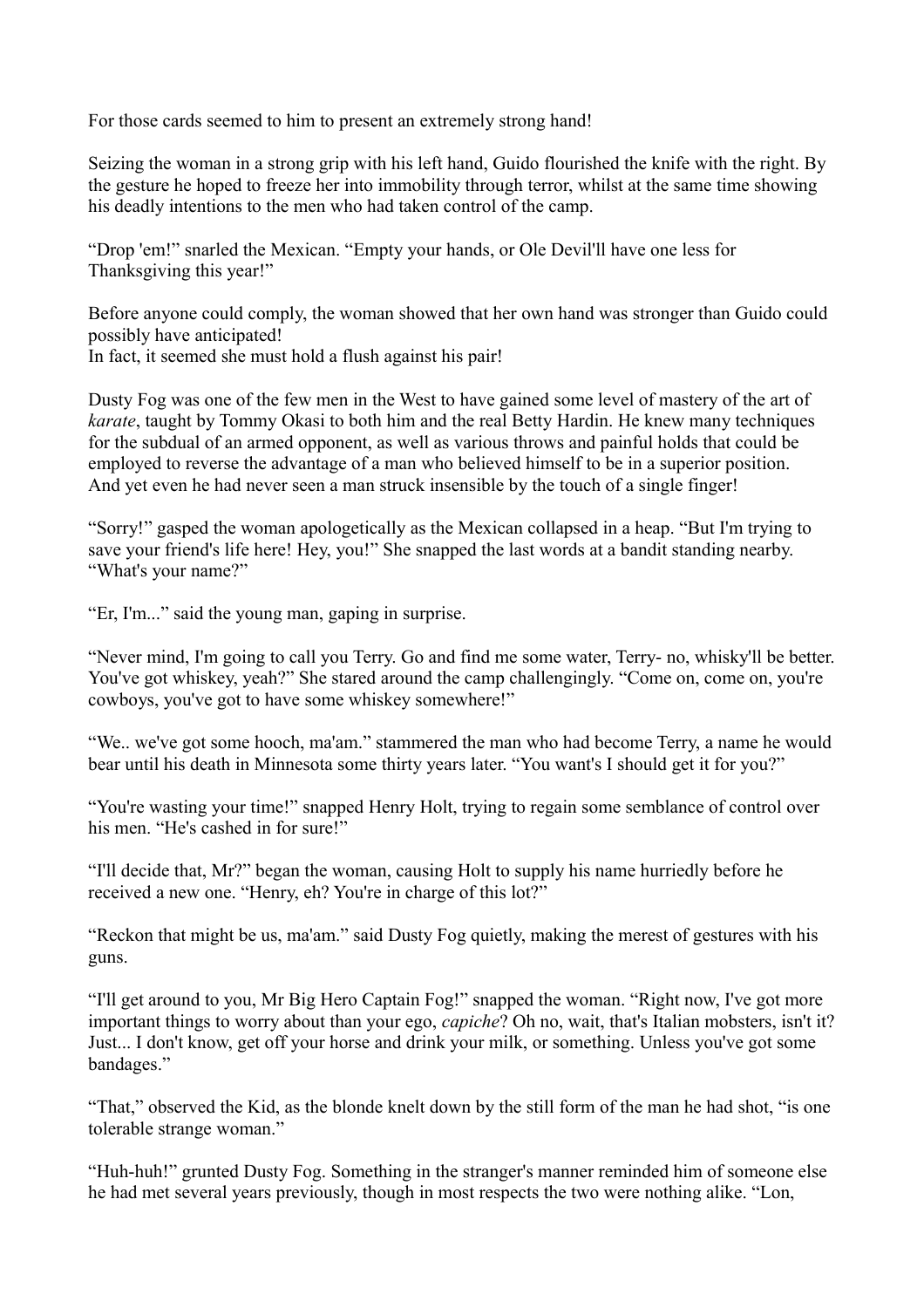gather up their guns and blades. Mark- you still got that field medical kit Doc Leroy gave you? Happen the lady might have need of it."

"Yo!" said Mark Counter, sliding off his horse and opening the saddle-bag. "You-all have any idea who she is?"

"Not a one." admitted Dusty Fog. "But I aim to find out."

# *6: The Hypo-critical oath*

Annie Delaney still found it difficult to understand exactly what had happened. Some parts of the evening's events were fairly clear- once the bandits had fallen asleep, 'Betty' had somehow slipped out of her bonds and freed the girl and her father. Instead of running away, however, the woman had silently bade them hide in the covered wagon. Perhaps she had known that rescue was close at hand and had intended simply to deprive the Hell-raisers of convenient hostages, or perhaps she had had some more detailed plan, but if so events had conspired to make it unnecessary.

What happened after the rescue had thrown the girl into the utmost confusion! She had expected, once the legendary Dusty Fog had defeated their captors, that most of them would be dead and they would be on their way. She had *not* expected a man of Captain Fog's gunsmoke-wreathed reputation to leave all but one of the bandits alive, and she had *certainly* not expected Betty to try to save the life of the only owlhoot to take lead.

She had expected even less for the woman's efforts to be successful!

So it was that they came to be sitting around the fire of the bandit camp, whilst Rocky Gale lay, wounded but alive, in the wagon, tended by the young man now known as Terry. The rest of the gang- Henry Holt, Guido and a New Yorker called Hank Drebin- were tied to the wheels of the vehicle in a manner far more secure than they could have imagined possible with mere rope. Professing his gratitude for the rescue, Abraham Delaney had brewed up the last of the coffee.

"I still reckon that was a waste of good hooch." complained the Kid, nodding towards the wagon with a sour look in his face.

"Oh, I bet you do!" snapped 'Betty'. "But I've always found that shooting and killing just makes bad situations worse, and I'm not going to let a man die just so you can have a drink, yeah?"

"Happen you might be right about that, ma'am." said Dusty Fog, quietly. "But the thing with shooting a man is that sometimes you have to do it to live to *see* things get worse."

The woman stared at him incredulously. "Do you really think that? Do you really think there's ever a good reason to kill somebody in cold blood?"

Dusty looked at her sadly. "No ma'am. I've never killed a man as didn't draw down on me or mine first, nor thrown lead when it wasn't likely to be thrown back. And from what I've seen, when the shooting stops it takes men with the courage to talk peace to stop it from starting again." He looked down at his gun-belt. "But comes to it, these here guns and the ones I had before them've saved my life more times'n I can count. So far, you've not even done it the once."

"Hey, give me time!" said the woman, finally smiling. "The night's still young!"

"Ma'am?" said Mark, finally daring to broach the subject that all three of the party had been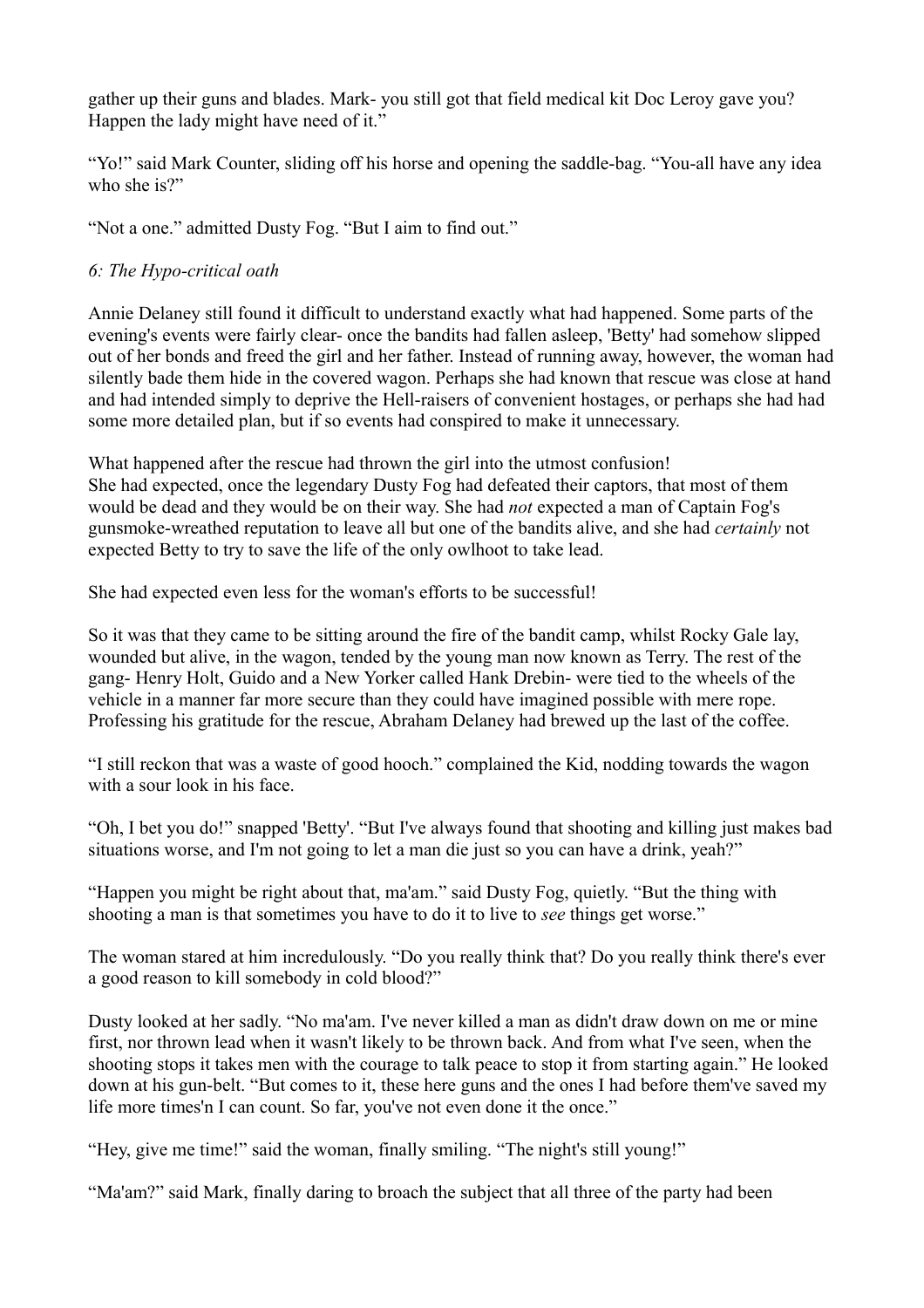pondering. "How is it that these owlhoots thought you were Betty?"

"She's got a letter from General Hardin!" said Annie, excitedly. Having got over her initial disappointment at learning that the big man was not, in fact, Dusty Fog, she had begun to appraise Mark Counter on his own merits and found them very much to her liking.

"Well, not really, no." said the woman, fishing out a piece of paper. "Look, it's.. er.. trick paper. It shows people what I need them to see, see?"

Mark's brow wrinkled in confusion. "Er, no ma'am. Right now, it's just blank."

"Well, of course it is!" laughed the woman. "I don't need to convince you three big heroes to help me, do I?"

There was one question, of course, which no Texan of good upbringing- or indeed, not even many of a most insalubrious nature- would ask, even though it burned in everyone sitting at the fire. Not knowing how impolite it was considered in the Lone Star State, it fell to Annie Delaney to do so.

"So if you're not Betty Hardin," she said, innocently, "who are you?"

There was a long pause, during which the Texans regarded the girl with cold eyes that gradually warmed as the men realised that Annie was a newcomer with much to learn about local customs. Finally, the blonde woman seemed to reach a decision.

"I'm The Doctor." she said.

"Shuckens, a for-real medical doctor?" said the Kid. "I ain't never heard of a lady doctor before."

"Tell that to Cousin Betty next time she's fixing your hurts." pointed out Dusty Fog.

"Yeah, but she's not got a.. what is it that Doc Leroy said he'd admire to get, an M.D?" objected Mark.

"Neither has Doc, yet." Dusty replied. "The Doctor is good enough for me, ma'am, even if it might be a summer name."

"Is that why you don't cotton to killing folk?" asked the Kid, fascinated by such an outlandish viewpoint. "Like that hyper-critical oaf Doc talks about?"

"Hippocratic Oath, Lon." corrected Dusty. "And 'do no harm' never stopped Doc Leroy filling his hands when the chips were down."

"More like hypocritical, then." said the Doctor with a sigh. "But I suppose you can't play cowboys and Indians without six-guns and bows, can you? And for your information, I happen to be a qualified medical doctor. Or I will be. Well yes, I am, even if it was in eighteen-eighty-something. Ooh, this gets confusing sometimes!"

"*You're* confused?" said Mark Counter with a grin. "I'd have to ride a long way to even get that far right now."

"Even so." said Dusty Fog. "I reckon you're not from around these parts, Doctor. In fact, I'd wager you're from a lot further away than England."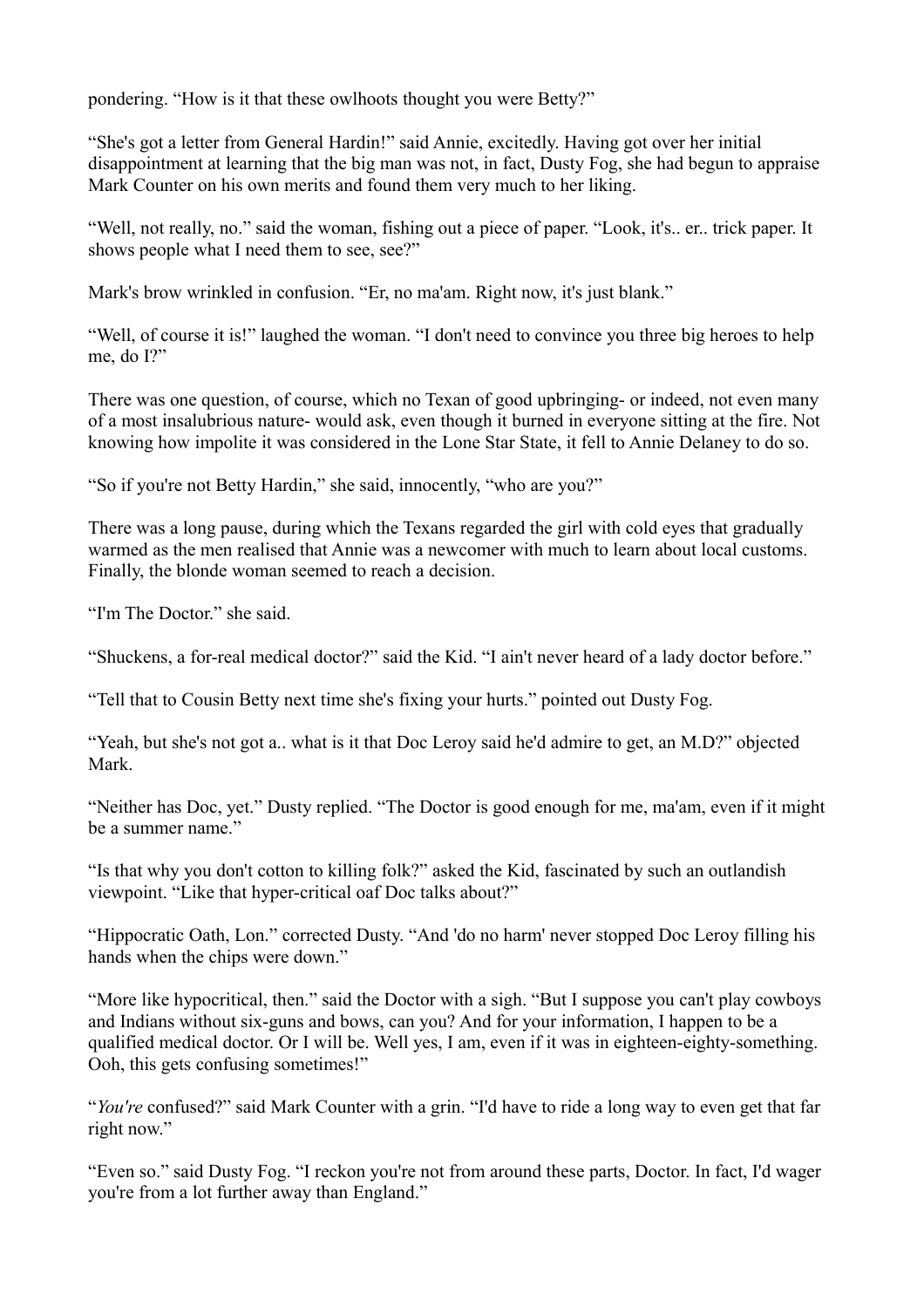"Am I?" said the Doctor, smiling again.

"Reckon so. I'd give a man good odds you're here on account of what we found on the trail when we were coming to see what game these jaspers were playing." said Dusty.

"Dusty?" said Mark, worriedly. "I don't think a lady needs to hear about-"

"A *lady* might not," said the Doctor, now fixing Dusty with a level gaze, "but I think *I* probably need to, yeah?"

After Annie Delaney had been despatched, pouting, to see if Terry needed any assistance caring for Rocky Gale, the Kid described the scene of the second sharpshooter's death in as much detail as he could. The Doctor, for all of her squeamishness regarding the taking of life, listened with keen interest and asked several searching questions. The last was the most unusual.

"So was anything... well, missing?"

"Like what, ma'am?" said the Kid.

"Er.. bits?" said the Doctor, slightly evasively. "You know.. anatomical.. things?"

"Eh?" said the Kid, frowning.

"Body parts, Lon." said Dusty.

"Well why didn't she *say* that, then?" groused the Kid. "This little old half-smart Injun doesn't know all them high-falutin' words. I think we found two legs, two arms, a head and a body, ma'am. That about cover it?"

"What about his.. er.. man bits?" said the Doctor, showing the only sign of discomfort she had displayed that evening. "Er.. his *cojones*?"

Mark Counter had taken a large swig of lukewarm coffee, and was forced to spit it into the fire. "What? What sort of a question is that?"

"A right smart one, if we're talking medicine." said the Kid, looking at the Doctor with new respect. "I didn't think to look, ma'am, more fool me. His heart was still in its place, so were his eyes and tongue, and you could make medicine with any of them, but I don't remember seeing.. those."

The Doctor was silent for a moment, and when she spoke, she seemed suddenly older than before. In fact, she seemed to be older than anyone Dusty Fog had even met, and sadder.

"It's a Kallistan War-Thresher." she said. "A relic of the Time War. I hunted down most of them when I was... well, before I was who I am now, but someone got hold of one of them that I must have missed and set it loose on a colony on... um, far away from here. I managed to scramble the targetting when it made a chrono-jump and it ended up here. They're like fleas, you see, they make quick, little jumps through time. Usually little. I sort of.. burned it out making it jump too far so now it's stuck here. But it's still in attack/ reproduce mode, so we need to stop it before it's too late."

The three Texans exchanged a worried glance. "Did that make sense to anyone else?" asked Mark.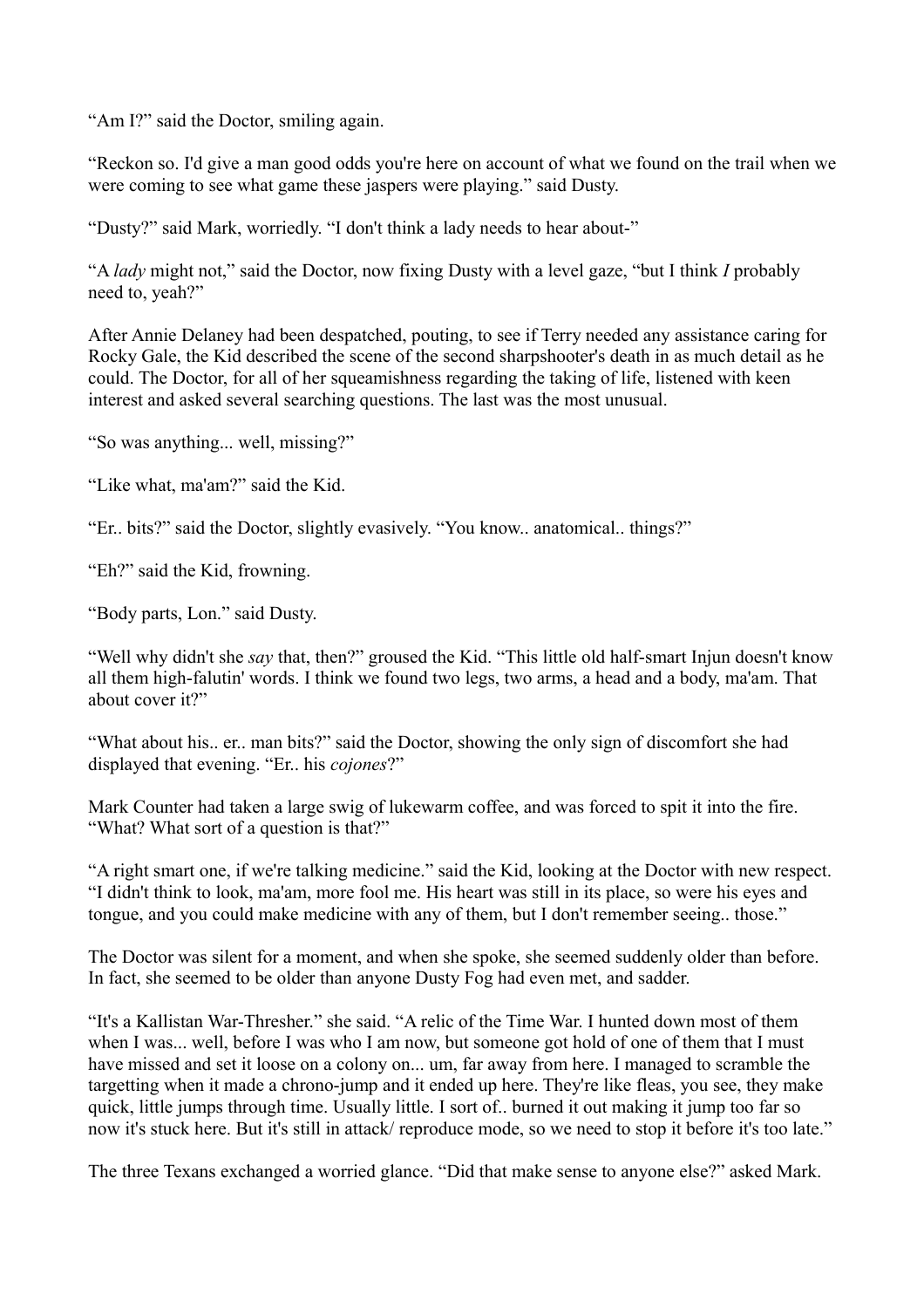The Kid settled onto his back and laid his hat over his eyes. "I'm going to go to sleep, see if she's still here when I wakes up."

"I got one part." said Dusty. "Reproduce. That why she needs.. what she took, ma'am?"

"Top of the class!" said the Doctor, her youthful exuberance instantly restored. "How did you guess it was a she?"

"Like I said, on account of what it took and from who." said Dusty. "That, and the females of most critters're usually the biggest and most dangerous ones. Excepting people, of course."

"Don't tell Calam or Belle that." said Mark with a grin. "They might take it personal."

"*Anyway*," said the Doctor, eager to change the subject back to the matter at hand, "Like I said, she's in attack/ reproduce mode. She needs to harvest male genetic material to splice with her own DNA and create more like her. Once she's got enough, she'll go and hide somewhere to lay a clutch of nanopods to hatch a new brood of adorable little cybernetically-enhanced murder-machines. It's a really efficient way to kill everyone on a planet, if that's your thing."

Dusty frowned, doing his best to keep up. "She's going to.. lay eggs?"

The Doctor nodded. "Pretty much, yeah. And they'll hatch and mature really, really fast. But she needs more genetic material to do it, and she'll tend to pick on isolated males first, so it's *really* important that no-one goes off alone."

"That's a tolerable shame." said the Kid, from beneath his hat. "On account of how when we first rolled in, one of those jaspers lit a shuck out of here like the Devil after a yearling."

"What?" gasped the Doctor, leaping to her feet. "We need to get after him, quick!"

She turned, already running towards the horses which stood, reins trailing on the ground, some thirty feet away. "Someone's going to need to give me a lift. I'll hop on the white one. I like white ones. Horses, that is."

There was a moment of terrible, frozen horror as the O.D. Connected men realised that the Doctor was about to attempt to mount the Kid's horse. 'Thunder' was known almost as far and wide as the Kid himself as a wild and untameable killer of men, but with one crucial difference.

The Ysabel Kid would not kill or even strike a woman except in the most dire of circumstances! His horse made no such distinction!

To his credit, the Kid moved as fast as any human being had ever moved in a desperate attempt to avert disaster. It was still nowhere near fast enough, but the impossibility of success did not for one moment prevent him from making the effort. As it was, his clutching hand closed on empty air some feet short of the Doctor's coat-tails.

And then, incredibly, the blonde woman stopped in front of the snorting horse, hands on hips, and gave a gasp of exasperation.

"Well, *really*. I've never heard such language! Especially not from a horse!"

"What?" gaped the Kid.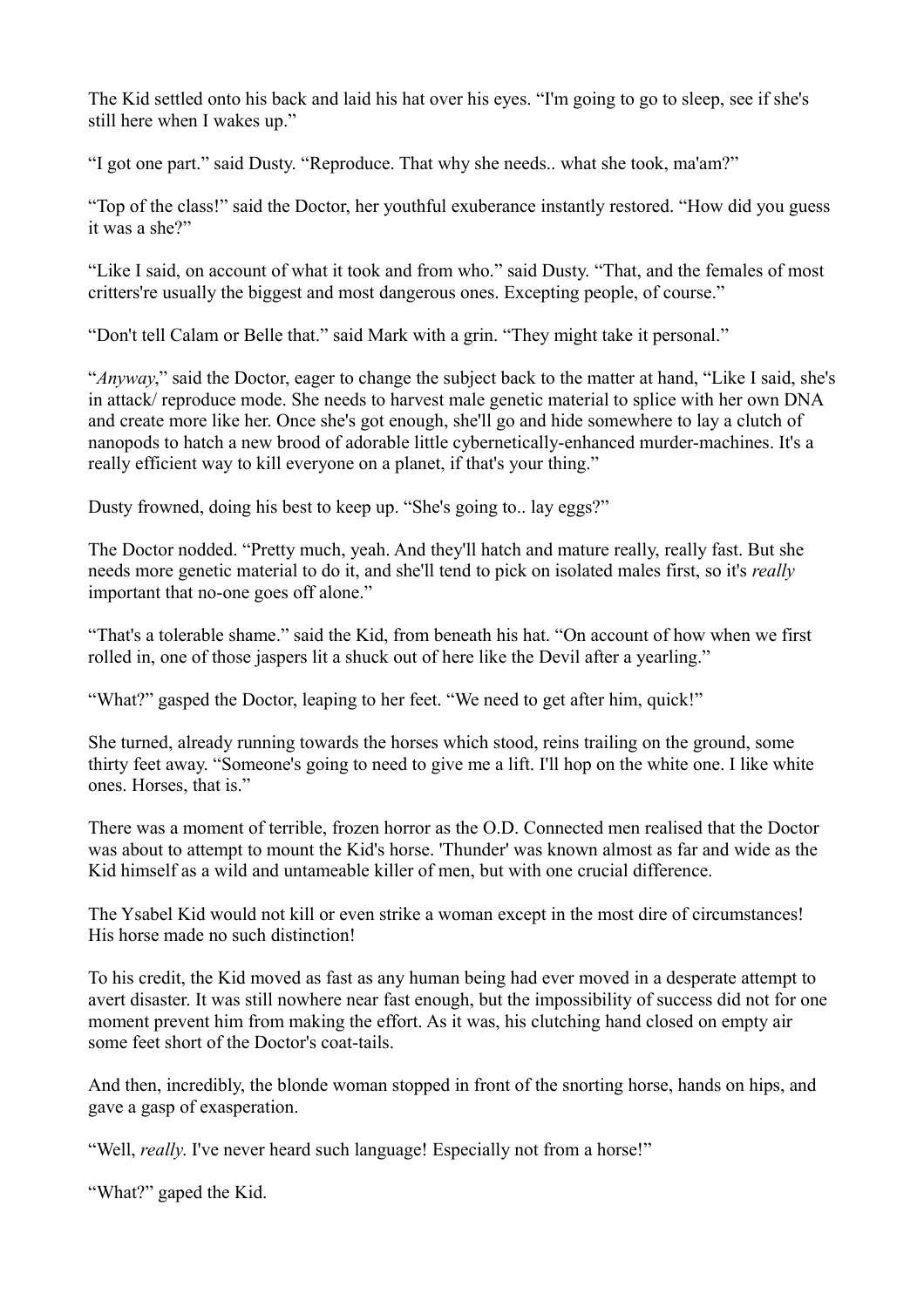"He said if I tried to ride him, he'd.. well, I'm not going to repeat that. You are a very meantempered horse!" She said the last to the stallion's face, well within reach of the hooves which had ended the life of more than one unwary horse-thief. "Yes, I *will* go and ride another one, thank you very much!"

She turned back to the Floating Outfit, who were stood with looks of slack-jawed amazement on their faces. "He says I should ride with you, Mark. Apparently Dusty's horse is almost as bad as he is, only sneakier."

"He is at that, ma'am." said Dusty, shaking his head in amused bewilderment.

"But.. how did you..?" asked the Kid, staring at his horse in surprise.

"Oh, I speak horse." said the Doctor, walking over to Mark's horse whilst giving the others a wide berth. "Don't you?"

"Only a mite." admitted Dusty Fog. "But it's got me by up until now."

## *7: Stan Whitman's last ride*

Less than a mile from the camp, Stan Whitman was having cause to regret his course of action. For one thing, the horse he had selected by sheer random chance was the *palomino* of the Mexican, Guido, and was possessed of an independent spirit and *brillo escondido* not uncommon amongst those of its breed. This would ordinarily have been an advantage, if not for his complete lack of harness, saddle, spurs or bit. As it was, remaining on the fleeing beast's back had proven too much of a challenge for his mediocre horsemanship- though in fairness such a task would have challenged the skills of the most intrepid Comanche horse-thief- and he had soon found himself unceremoniously deposited on the ground.

He had been fortunate to land without breaking his neck! His fortune was not to last!

Sitting on his bruised rump under the stars, hatless and unarmed, Whitman knew his predicament was extreme. His best bet at liberty would be to put as much distance as possible between himself and the camp, but his best bet at survival would be to return there and throw himself upon the mercy of the Hell-raisers' conquerors. These two were by their very nature mutually exclusive.

Given the choice, Whitman chose survival! Even this was by no means a sinecure!

Disorientated by his tumbling fall from the horse, Stan Whitman was unsure of in which direction the camp from which he had recently fled lay. So it was with great relief that he suddenly heard the sound of steady hoof-beats approaching from the distance. Forcing himself to stand, he swiftly checked himself for any bulge or loose flap of clothing that might suggest even the merest hint that he was armed. In his precarious position, it was beyond vital to present no conceivable threat to his potential rescuers.

He had just begun to perceive the shapes of riders in the gloom when he died!

Approaching the grisly scene at a fast trot- for even riders of great skill dared travel no faster in darkness- the men of the Floating Outfit could only gasp in horror as Stan Whitman was flung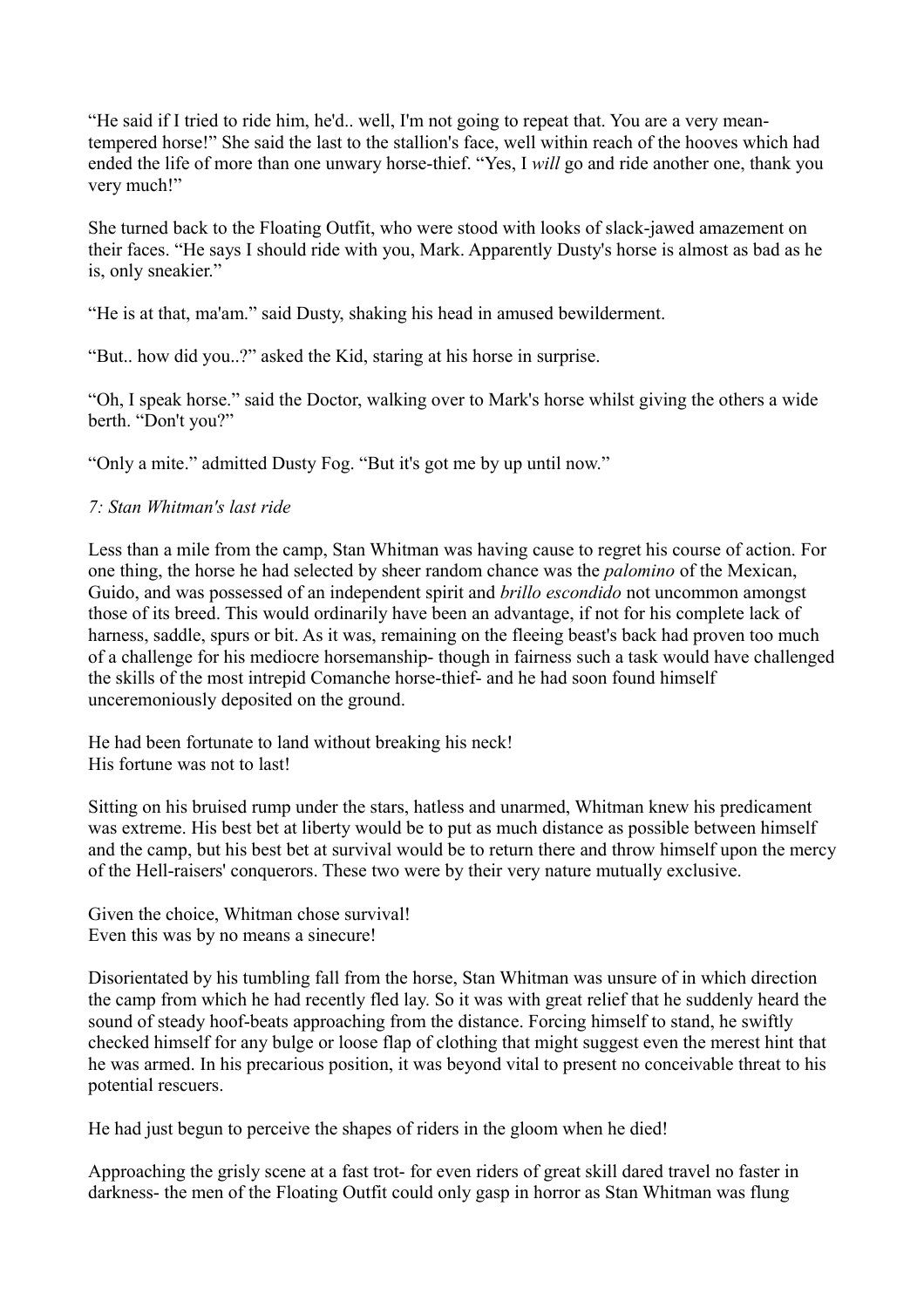bodily into the air by no obvious agency. His lack of complaint would have been inexplicable had the first act of his murderer not been to separate his head from its accustomed berth upon his shoulders.

The look of pleading terror upon the face of that head would stay with all who witnessed it until the end of their lives!

That time seemed like it might not be long in the coming!

"Where is it?" cried Mark Counter in confusion, staring at the blurred space that it seemed the beast must occupy.

"It's got a perception filter!" shouted the Doctor from behind him. "Your mind won't let you see it!"

Dusty Fog's hands flickered to his holsters, and his guns seemed to appear in them. Though the gunman could not see his target, he could see the rapidly-disintegrating remains of the bandit and could judge roughly where his killer must be.

It would have to be enough!

Firing as rapidly as he could without fanning the hammers- an action that would require two hands for one gun and removed all but the vaguest accuracy- Dusty sent lead hurtling at where he thought his target must lie. A mere moment later the guns of Mark Counter and the Kid joined the fusillade, the latter working the lever of his rifle as fast as he ever had in his life. Some of the bullets flew wide. Others- and no man present would later care to guess whose- struck the flesh of Stan Whitman, though that unfortunate was in no condition to make complaint.

Yet enough hit home to have ended the life of any creature known to live on this Earth! But their target was no such creature!

Even coming as close to panic-shooting as he could ever remember in his life, Dusty Fog was counting down his rounds. So when the hammer of his right gun fell on the last round he ceased firing with his left. If eleven rounds had been insufficient, a twelfth was unlikely to change matters.

The last bullet was intended for a final act of mercy, should it be required!

When the clouds of powder-smoke cleared and the roaring of guns subsided, the creature was nowhere to be seen. Warily, Mark Counter holstered his Peacemakers and slid his rifle from its boot. Following his example, but in reverse, the Ysabel Kid drew his Dragoon.

"Did we get it?" asked the Kid, into the sudden silence.

"I reckon not." said Dusty. "Only blood hereabouts seems to be from that jasper she took, and where we hit her I only saw sparks."

The Doctor gave a snort, having taken her fingers out of her ears where she had jammed them against the din. "Duh. These things are meant to slaughter people armed with sonic disruptors, highyield plasma casters and quark/ gluon lasers. You're not going to hurt her by throwing little lead balls, are you?"

Mark twisted in the saddle to stare at her. "Then why didn't you say something, ma'am?"

The Doctor shrugged. "Would you have listened if I had? I told you, guns aren't the answer, but now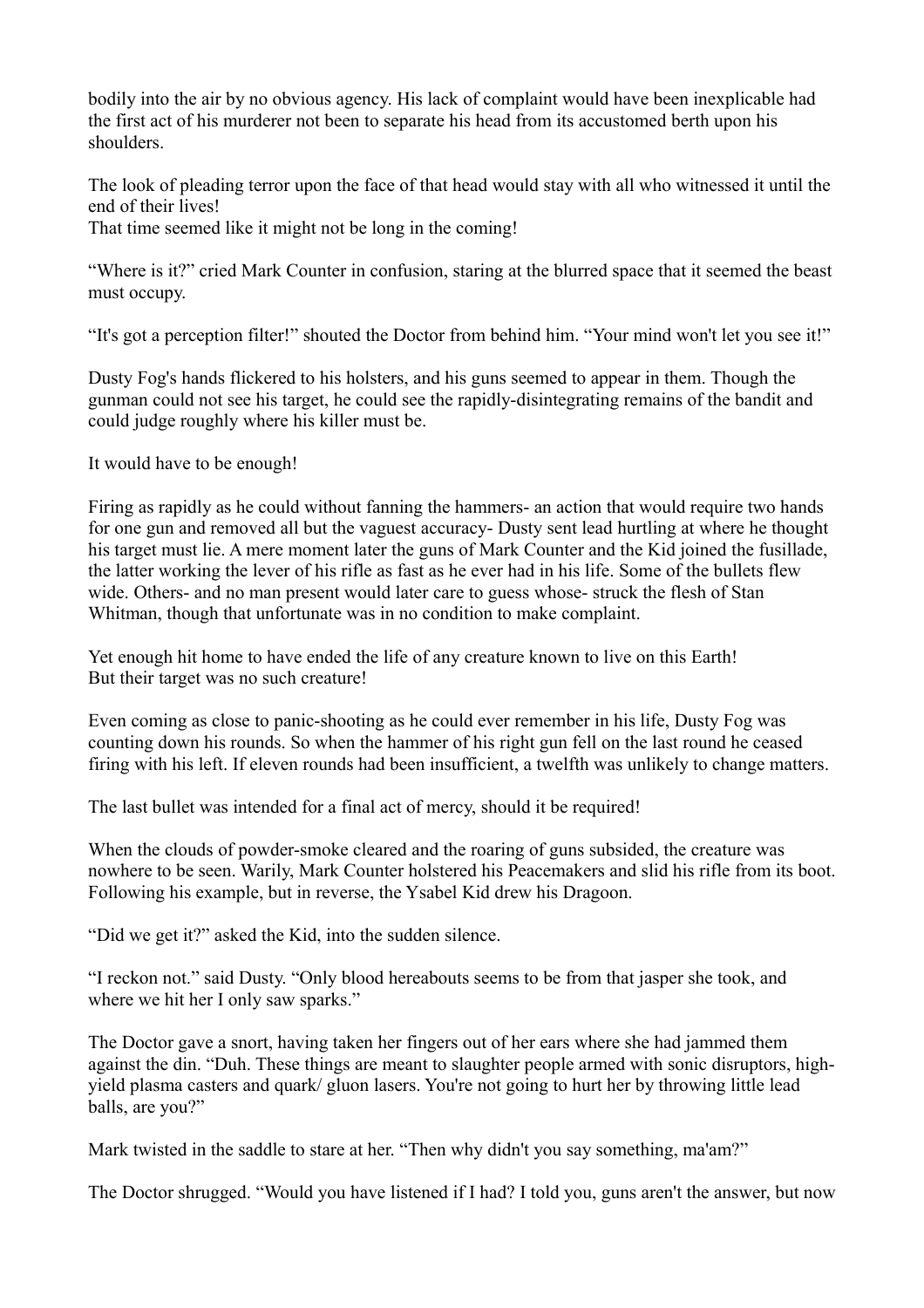you've seen it for yourself."

"I can't gainsay it." admitted Dusty. "But happen as that's the case, why didn't she finish us?"

"Maybe it knew we couldn't hurt it." said the Kid, sourly. "Which same is a sore blow to my Injun pride, but one I'll wear gladly, comes to it."

"Neither could that poor man." said the Doctor, slipping down from the back of Mark's horse and producing a small device that buzzed like a *cicada*. "That didn't stop her. Oh! *Oooh!* Eyup, it looks like all your shooting did something after all."

"Ma'am?" said Dusty, deciding not to push the issue.

"She was already damaged from the overload I forced the last time I caught up with her." said the Doctor, looking at the device before giving it a flick that caused the pitch of its chirp to change slightly. "If I'm reading this right, the strain of staying hidden with all those bullets bouncing off her has put the perception filter on the fritz. We should be able to see her next time, but I'd better warn you, she might look a bit.. *weird*."

"Now that's a tolerable comforting thought." said the Kid, dryly. "And here I was thinking we wouldn't be able to tell her from little ole' Annie."

"It's the thought of meeting her again that I don't much cotton to." admitted Mark Counter. "We threw enough lead this time to send Santa Anna scurrying back to Mexico City. Happen we don't lay a better hand next round, she's going to take the pot."

"We'll have until morning, at least." said the Doctor, putting away the device. "She needs time to process the material she's harvested. But she won't go far, not with so many young, strong men nearby to choose from."

"That helps a little." said Dusty. "But ma'am, you're the only one knows a preacher's damn about this thing. Mark's got a right good point- 'less we can come by a way to stop it, the smart play is to fold. No man ever won a cent in a rigged game, and this critter's dealing marked cards from the bottom of the deck."

The Doctor nodded. "Yeah, I see what you mean, and by the way you lot are really, *really* obsessed with poker. My sonic's almost managed to hack her override codes, but I need to get close to her for about... oooh, thirty seconds to finish the job. Oh yeah, and that needs to be thirty seconds when I can concentrate, not thirty seconds when I'm having my legs chewed off."

"I could follow her sign." said the Kid with an uncharacteristic air of reluctance. "Maybe we could sneak up on her and hand her her needings 'fore she noticed us."

The Doctor shook her head. "No good, sorry. For one thing the War-Thresher has really, really good senses, great hearing and really, *really* good night vision, and for another-" she took out the device again which immediately began its chirping, "sort of *noisy*. Sonic screwdriver. It's in the name, yeah?"

"Tolerable good night-vision, you said, ma'am?" said Dusty, thoughtfully. "And tolerable keen ears?"

The Doctor nodded. "She can see in pitch dark like it's a summer's day and hear a Toxlanian Gnat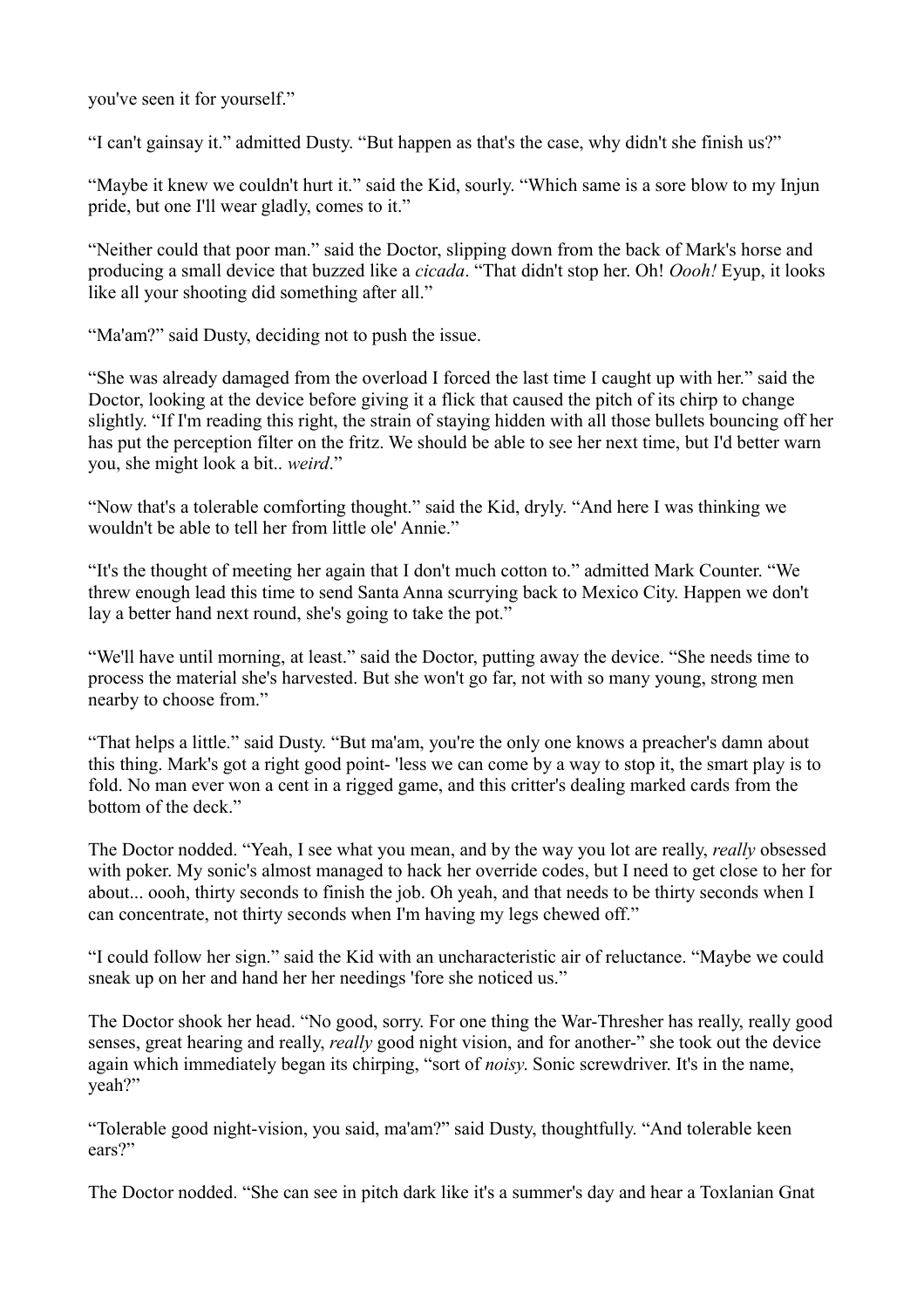sneeze from three miles away." She gave an exasperated sigh at the blank expressions. "That's something *really* quiet, yeah?"

"I've got me a notion." said Dusty. "But we'd best take a greaser standoff for now back to the camp, 'case she comes back before I can stack the deck."

"*Really* weirdly obsessed with poker." muttered the Doctor, as she clambered back onto Mark's horse.

# *8: The Irresistible Mark Counter*

By dawn, reinforcements had arrived at the former bandit camp. Red Blaze and Billy Jack, accompanied by a score of hands who had been gathered for the delayed cattle drive, had ridden in just as the sky began to lighten, sent by Ole Devil to check on the Floating Outfit's progress.

"Hoo-ee!" exclaimed Red, once Dusty had brought him up to speed. "That's one hum-dinger of a story, Cousin Dusty!"

"Sounds to me like we're all dead men." groused Billy Jack. "Red, comes to it I want you to have my horse. She's not worth a damn, but she's still too good for you."

"You'll be fine, Billy Jack." said Dusty, ignoring his former Sergeant's customary pessimism. "On account of you and Red taking charge here. There's three men need a Christian burial and a whole heap of eager hands here just waiting to ride the blister-end of shovels to do it. Lon'll tell you where to find the bodies. Once that's done, take these jaspers and the Delaneys to town safe and see what the local law wants to do with 'Holt's Hell-raisers'."

"Yo!" responded Billy Jack.

"Captain Fog?" put in Annie Delaney. "Must you hand poor Terry over? He was kind to me, and only fell in with these other men because his elder brother made him do it."

"If that's true, ma'am, then Sheriff Hondo'll most likely let him off with a few days in pokey." said Mark Counter reassuringly. "None of these jaspers did us any harm, not that we gave them the chance to."

"I'm surprised you were so merciful." said the Doctor as the bandits were formed into a burial party. "Some of those men would have shot you if they thought they could."

"Yes ma'am." said Dusty. "But they didn't. I know of good hands who took the wrong road once in their lives but got back on the trail. Some are the better for it. Happen a man doesn't allow others to make mistakes, he'd better hope he never makes one himself, and I never met the man could say *that*."

"Hmm." said the Doctor, cocking her head to one side and eyeing Dusty thoughtfully. "You're a more complicated man than I thought, Captain Fog."

"My friends just call me 'Dusty', ma'am." said the gunman. "Which same I'd admire to think we were."

The Ysabel Kid arrived, fresh from showing Red Blaze where the sharpshooter's remains were to be found. "We ready, Dusty? Got those damn fool rounds loaded?"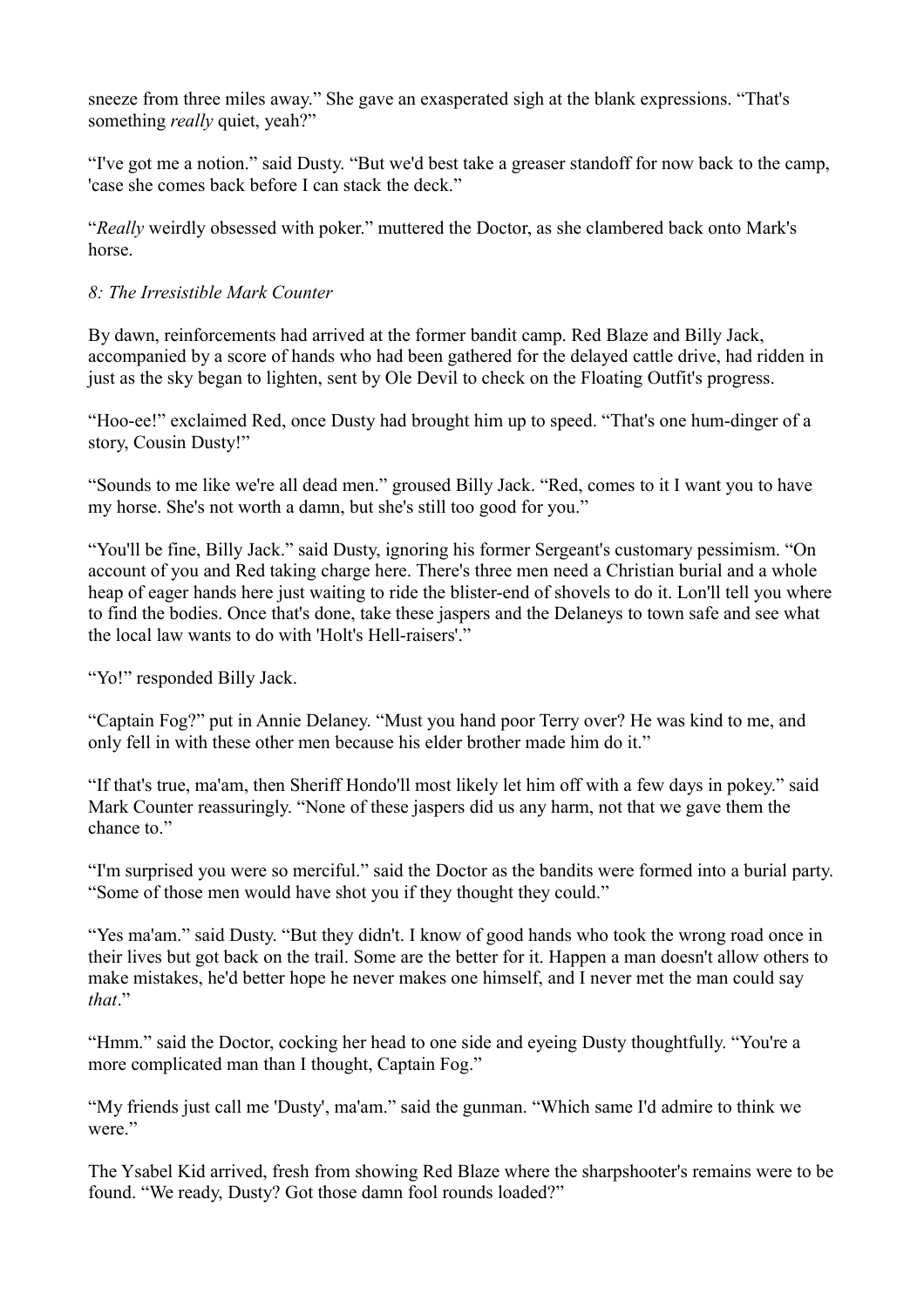Dusty nodded. "Yeah, Lon. Mark, Doc- let's ride."

The Doctor grinned. "Oooh, I got a cowboy name!"

"Don't get too taken with it, ma'am." warned the Kid. "It's a loaner from a good man."

They rode out towards the scene of the previous night's encounter, the Doctor now riding a spare horse from the ranch's *remuda*. She proved to be a surprisingly adept horseman, though she refused to use spur, bit or whip. Once there, the Kid followed the creature's tracks until Dusty judged that they had reached a safe distance from where the burial party would soon be working.

The next part of the plan called for the utmost in trust and courage! These were qualities Mark Counter possessed in abundance!

Dismounting and leaving his horse's reins to trail on the ground, Mark Counter drew his Peacemakers and in an act almost without precedent passed both to the Ysabel Kid once the latter was similarly afoot.

"Still don't see why I can't use my ole' Dragoon." grumbled the Kid, holding one gun in his right hand having stuck the other through his waist-band.

"That thumb-buster?" said Mark Counter, knowing that the Kid's badinage was intended to distract him from his impending peril. "I'll not trust my hide to an iron you can only fire once a week."

"Shuckens," protested the Kid as Mark advanced to his fate, "you can fire it *twice* happen you picks a week with two Sundays in it."

With deep trepidation but firm resolve, Dusty Fog watched as his friend walked ahead. Even he, a man famed for his skill with a gun in each hand, was on this occasion armed only with one in his right.

The reason for this was the unusual ammunition that gun carried! It was ammunition never before put to the purpose for which it would now be used!

Having taken his station, and checked that the Doctor, her so-called Sonic Screwdriver in hand, was ready in position some feet behind him, Mark Counter showed all who cared listen the first reason why he had been chosen as the bait in Dusty's trap. Filling his prodigious lungs with all the air they could possibly hold, he cut loose with the loudest rebel yell heard since the War Between the States.

"Yeeeeeeahhhh! Texas Light!"

The cry would have carried for miles across the range, were it necessary. It rebounded from hills, rocks and trees and startled birds to flight and cattle to their heels. More, though, it stood as testament that here was a man among men, the finest example of the Yellow Rose of Texas as might be found in this county or any other.

It was an irresistible invitation to the predator Mark Counter sought to attract! Within moments, that invitation was eagerly accepted!

The sound that heralded the creature's approach- this too having been previously masked by whatever arcane mechanism the primitive barrage of lead had disrupted- was for all the world like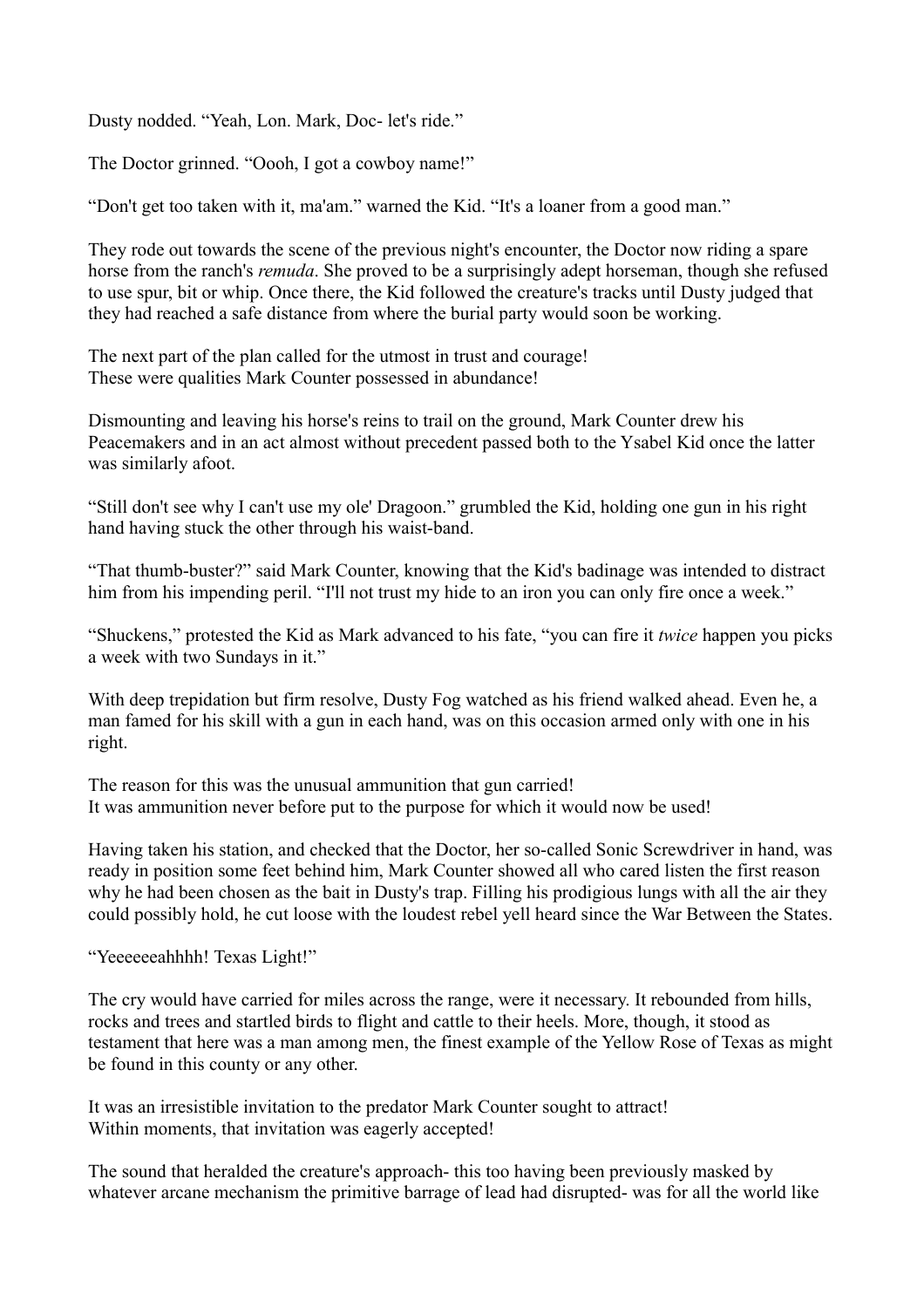that of a steam engine. For all that, the being that appeared on the horizon was more like a huge metal cougar. It came on with terrifying speed, armoured head to foot with overlapping plates of silvered metal that bore only the merest marks to suggest where bullets had struck home. Its four eyes glowed hotter than the fire-box of the most hard-pressed locomotive, and both its gaping, fanglined maw and evilly-clawed limbs promised death of the most sudden and painful sort should they seize their victim.

Such was Mark Counter's stature that all four eyes were fixed solely on him! This second of his virtues was followed swiftly by an exhibition of a third!

It was a matter of some debate amongst those who knew them as to which of Mark and Dusty was the better horseman. Both men, however, possessed the instinctive agility and exceptional reflexes required to safely weather being thrown from a truculent horse and evade the retribution it might attempt to extract with flailing hooves. Even so, Mark was forced to call upon all his courage and skill as the charging beast struck at him.

## Struck, and missed!

Granted, the dodge lacked the elegance that might have been displayed by a Spanish *Matador* in similar peril, and indeed had such a worthy been present Rance Counter's eldest would gladly have deferred to him. But in effectiveness, it was unequalled. Mark threw himself aside at the last possible moment, contriving to land in a roll that brought him swiftly to his feet. Realising that it had failed in its initial assault, the creature dug its claws into the soft earth and came to an abrupt halt, meaning to turn and renew its attack.

That turn was fated never to be completed!

Raising their guns- or in the Kid's case, the first of those he had borrowed from Mark- the other two members of the Floating Outfit opened fire. At such close range neither would have needed to take careful aim, and even the Kid would have felt confident in firing by instinctive alignment with his unfamiliar weapon. But the nature of their ammunition made even this much accuracy unnecessary.

Each cartridge was loaded with almost twice the usual amount of powder! But not a one of them also contained a bullet!

Their charge held back by nothing more than a small wax pellet, the overcharged blanks could still have been deadly at point-blank range. But it was not lethality for which Dusty Fog had tailored them. Rather, it was nothing less than sheer sound-and-fury. The terrible cacophony and awesome flash of detonation was near-overwhelming for Mark, who dropped to the ground with his hands over his ears.

To the keen senses of the predator the effect was far more pronounced! So much so that it was rendered temporarily insensible!

Holding their guns in one hand, Dusty and the Kid contrived to use the heels of the others to slam back the hammers of the weapons as quickly as possible. Known as 'fanning the hammer' the technique produced a lamentable lack of accuracy but an unparalleled rate-of-fire that would not be bettered until the advent of fully automatic pistols. When their guns clicked empty- Dusty's some moments before the Kid's, due to the latter's comparative lack of expertise- each man simply leathered it and repeated the action with the other gun, the Kid drawing the second Peacemaker from his waist-band whilst Dusty merely shot with his left hand whilst working the hammer with his right. Meanwhile, despite wincing at the barrage, the Doctor ran forwards with her device, its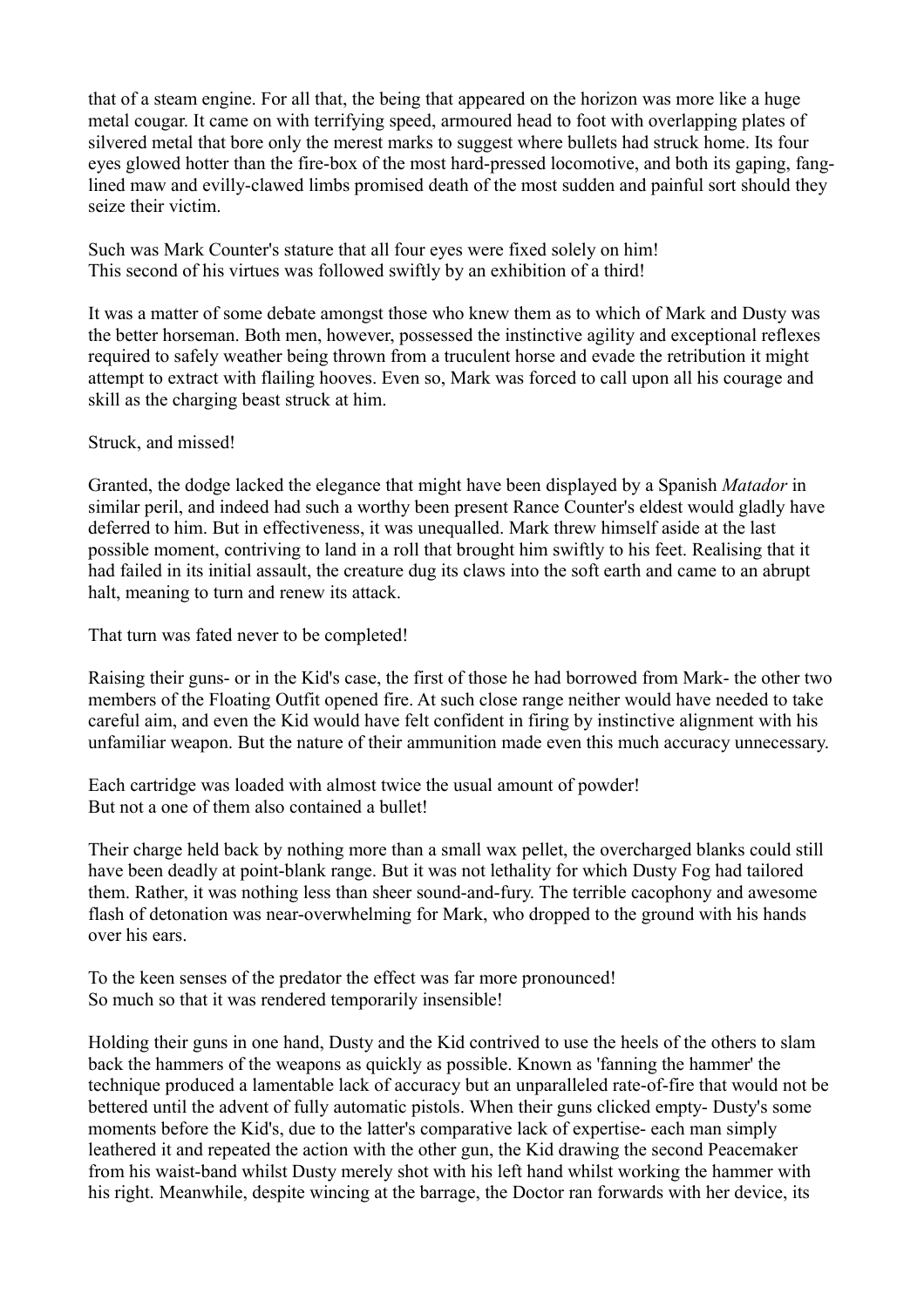buzzing completely inaudible against the din.

"Almost got it!" she shouted into the moment between shots. "Just a few more- whoops!"

Despite being totally blinded and half-stunned, the creature retained enough sense of its predicament to swipe a long-taloned paw at the Doctor, who hopped back out of reach with an almost manic grin. "Bad kitty! Well, bad cybernetic killing machine, anyway."

Seconds ticked away as the blonde worked, standing as close as she dared to the thrashing beastwhich, thought Dusty Fog, was tolerable *too* close. But just as he would not have accepted advice on how to break in a truculent horse from a big-city banker, he would not offer it on a matter in which he had no knowledge. Even so, there was something about the Doctor's manner that unnerved him. During his military career he had served with several men who did not react to danger in the manner of a normal soldier. Rather than shy away from risk and peril, they actively sought it out, seeming to relish in the thrill of coming within inches of death.

Some would call such men courageous! Others would call them insane! Seeing the look upon the Doctor's face, Dusty found himself unable to judge which she might be!

Sane or not, though, it seemed the strange woman had been successful. With a final shudder and spasm of limbs that came within inches of eviscerating the Doctor, the creature collapsed onto its belly, the fire in its eyes fading.

"Is she.. dead?" asked Mark Counter, dusting himself down.

"Dead? I blooming well hope not!" said the Doctor. "Help me roll her over, quick!"

"Huh?" blinked Mark, but something in the woman's tone brooked no disagreement. Indeed, from the way all three men leapt to obey the command might as well have been given by 'Stonewall' Jackson himself. Swiftly, giving all due respect and a wide berth to the thing's claws, which were sharp enough to present a lethal danger even when inert, they turned it onto its back. If any of the three had expected the creature's underbelly to present a weakness it seemed they would be disappointed, for the armour continued with no apparent join or seam.

And yet exposing such a weakness was exactly the Doctor's intention!

Swiftly, her fingers stabbed out at apparently featureless metal, causing a protrusion no more than two inches square to emerge from the surface. This shape was decorated with a grid of twisted, evillooking symbols, the sight of which caused the woman to issue an annoyed grunt.

"Typical! It's only a Mark 6!"

Her attitude was one of irritation rather than concern, and Dusty felt safe enough to venture a question. "Is that bad, ma'am?"

"Bad?" laughed the Doctor. "Not really. It just means I wasted *three weeks* on Chiropteras IV getting hold of the access codes for the Mark 7." Her fingers flashed across the panel, pressing the first four symbols in succession. "Bit of a Friday-job, the security on the Mark 6. They set all the combinations to 1-2-3-4 and hardly anyone ever bothers to change them. Ah, that's got it!"

With a hiss of escaping air and a gout of milky-white fluid, the creature's belly split down the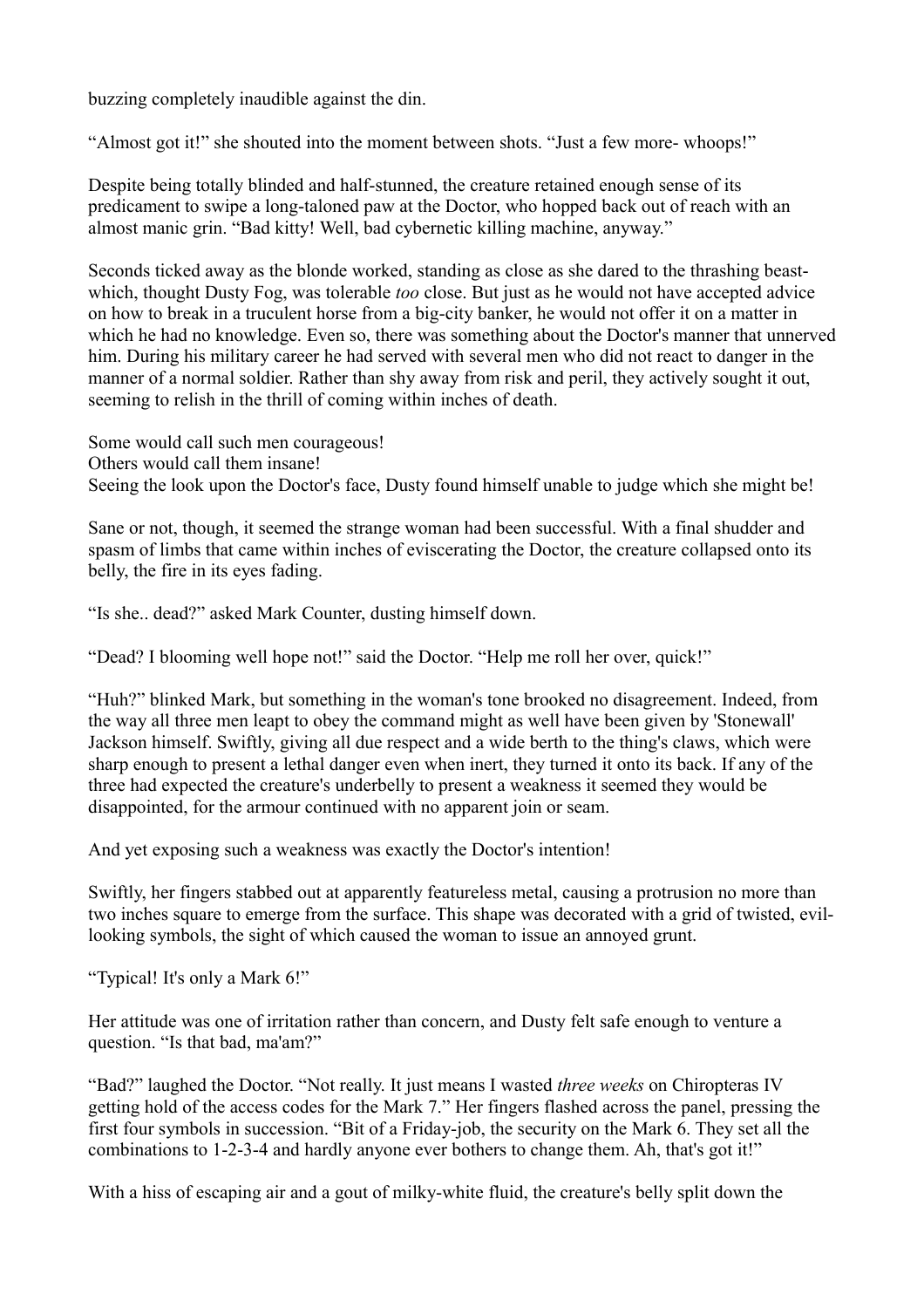middle, exposing a fat, fleshy sac. "Quick!" said the Doctor, turning to the Kid. "Hand me your knife!"

There were few demands a man, or even woman, could make of the Ysabel Kid that could possibly be worse received, and Dusty knew that even the Doctor's affability and gender would be unlikely to swing the argument. "Ma'am?" he said, before the Kid could refuse, "If there's something wants cutting, Lon's the man to do it."

The Doctor looked from one man to the other and made a visible decision to make a tactical retreat. "All right, all right! Just stop mucking about and cut this open- carefully! Don't damage what's inside!"

Biting down the retort that not only was he not 'mucking about', he wouldn't know how to even if the urge should take him, the Kid did as he was bid. Proving the truth of Dusty's word with an expert, clean cut, he hopped back with a started oath as a limp, but undeniably human, arm flopped out of the incision.

"There she is!" announced the Doctor, happily. She reached for the wrist of the arm, feeling its pulse, and then turned to Mark. "Oh yeah, little thing- your clothes are probably going to get a bit messed up. Sorry!"

In this, the Doctor made the mistake made by many before her of thinking Mark Counter to be the sort of man whose pride in his appearance outweighed other concerns. Not offended in the least by the error, the cowhand squatted down next to the Doctor and nodded. "*Muy bueno*, ma'am. What's the chore?"

"Oh! Er, well, in a moment I'm going to get this girl out of here, and then I need you to pick her up and run away as fast as you can, yeah?"

"Why?" said Dusty, voicing the question that entered all three heads. "What's going to happen?"

The Doctor shrugged, producing her buzzing device again and thrusting it into the sac. "Maybe nothing. But probably, about thirty seconds after I disconnect her, the combat-shell will selfdestruct. We'll know for sure because-"

With a torrent of the white fluid and a tangle of loose, limp limbs, the metal shell suddenly surrendered its prisoner to the custody of the O.D. Connected. Almost immediately, the eyes of the beast lit up red and the whole began to emit a strident, repetitive sound that increased rapidly in both pitch and volume.

"-it'll do that." finished the Doctor, bundling the woman's body into Mark's arms. "Now when I say run, run-RUN!"

Following the instinct of cow-hands everywhere when forced to the retreat, the Floating Outfit took to their heels and headed straight for their horses. Clicking his tongue, the Kid summoned his horse to his side and leapt on to it, reaching down to pluck Mark's burden from him. The rest of them had just reached their own mounts when an ear-splitting detonation shook the ground beneath their hurrying feet, seeming to possess no less force than the firing of a border-fort's magazine. As much veterans of gun-play as their masters, the horses stood firm, though the Doctor's shied a little until she took its rein and whispered urgently to it. They looked back to see only a smoking crater, above which small fragments of metal pattered down.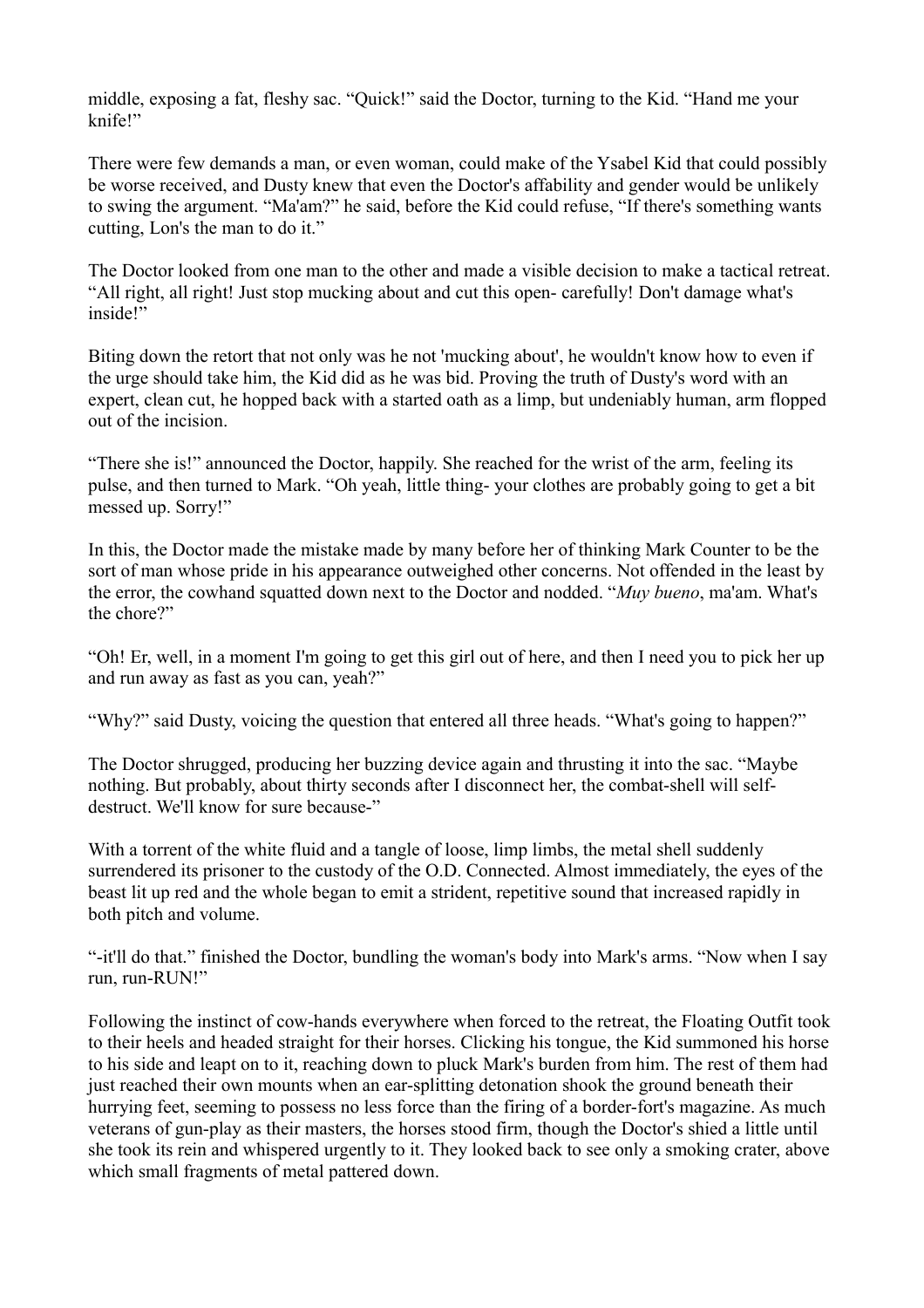"Hoo-eee!" exclaimed Mark Counter. "That was a tolerable furious critter!"

The Ysabel Kid, meanwhile, was doing his level best to keep his charge secure on the back of his horse, despite her body being slippery with the pale liquid and clad only in the very briefest of underclothes. No small amount of it had coated his back, and more still clung to Mark's clothing. "Hell's fire! What in tarnation is this stuff?"

"Oh, just amniotic fluid, nothing to worry about." said the Doctor, airily. "I mean, sure, it's all sticky and white and goopy and after an hour or two it'll probably smell really, *really* horrible, but it's basically harmless."

"Don't worry, Lon." said Mark with a chuckle. "Reckon we're both about due a bath anyway, though I fear to guess what Betty'll say happen she sees us like this."

"Who is she, ma'am?" asked Dusty, quietly. "Was it her killed those men? Happen it was, there's a reckoning to be had."

"Her?" said the Doctor. "Oh no, she didn't do it. She was only there as part of the harvesting system for the human genetic material. Oh, that and the Thresher might have been using a bit of her brain for extra processing. Oh yeah, and it used her digestive system to generate power. But she won't have known anything about it. Mind you, she'll have some pretty strange dreams for a while after this once I get her home."

## *9: Homecomings.*

Two days after the strange events surrounding Betty Hardin's supposed 'kidnapping', Dusty Fog ate a late supper on the veranda of the O.D. Connected Ranch. The woman that the Doctor had rescued had been entrusted to the gentle care of Betty Hardin and Tommy Okasi, and now slept in a guest bedroom. She had been washed and dressed more appropriately, but had neither spoken nor eaten, accepting only water. The Doctor had warned that this was likely to be the case until her constitution had adapted back to being free of the metal shell that had both imprisoned and sustained her.

For her own part, the blonde had picked a fresh horse and swiftly departed after paying brief compliments to her 'fellow' Betty and Ole Devil. The General, in particular, had reacted oddly stiffly to her presence and had explained why to Dusty after she left, promising to return with transport for the girl.

"She reminds me of several stories I've heard, Dusty." the General had said by way of some explanation. "Both before and during the War- tales of a mysterious visitor who knew things no man could, and took charge of men who he'd no right to. But those stories all tell of a man- a man who was sometimes no friend to the Southron cause."

"I don't think she cares much for causes, Sir." Dusty had replied. "In fact, happen she arrived during a shooting war she'd most likely just shout at everyone to stop it."

The General had just nodded. "I'll tell you this, Dusty. She may look like an innocent lamb, but those are a wolf's eyes. She's seen war, all right, and war from both sides of the victory."

Dusty had thought on those words, and found them to ring true. General Jackson Baines Hardin was known as an excellent judge of character and had not lost his sense with his mobility. Night was falling, and with the re-arranged drive set to begin at dawn most of the hands had turned in. He was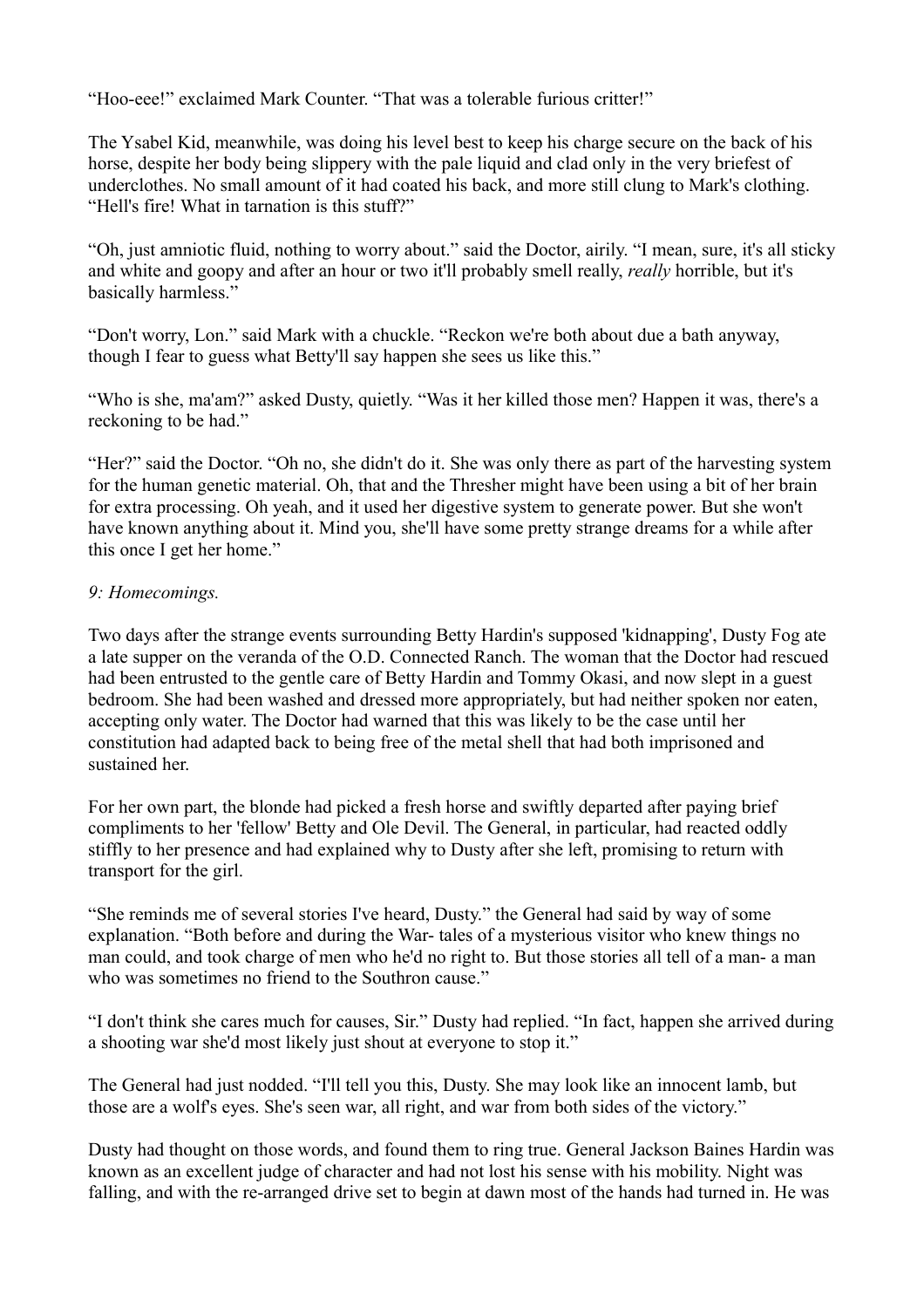about to follow when he heard a curious sound. It was perhaps that of something heavy being dragged across rough ground, or the flat of a knife being drawn across a piano string. He was on his feet, guns in hand, when the source of the sound became clear as something appeared in front of the ranch. Seeming to fade in and out of his vision, but becoming clearer by the moment, the shape finally resolved into a large, blue box, possessing panels that resembled windows and topped, incongruously, by a flashing lantern. A sign on the top of the box proclaimed "POLICE, PUBLIC CALL BOX", suggesting that some form of peace officer might be involved.

No lawman of Dusty's experience possessed any such thing! Nor could he fathom how it might have seemingly appeared from thin air!

Holstering his left gun, Dusty took the precaution of pinching himself, in case he had dozed off on the chair and were dreaming. The test proved negative, but before he could take further measures the door set into the box swung open, and a procession of three figures emerged.

Each was if anything more surprising than the last!

First came the Doctor, a wide grin of satisfaction on her face. "Smashed it! On only the third try, too!"

She patted the side of the box affectionately as a man might the flank of a well-behaved horse. Dusty was too surprised by the second and third figures to emerge from the doorway to make any reply. Next to appear, in quick succession, were an attractive woman with striking, intelligent features and red hair, and a horse. Both were instantly recognisable to Dusty, the former being Belle Boyd, known- though rarely by sight- as the Rebel Spy, and the latter being the Doctor's borrowed mount.

"Oh, hello Dusty!" said the Doctor, as if there were nothing at all strange about the circumstances. "I've come to take Hedelana home."

"Yes ma'am." said Dusty, making the only guess possible as to who she meant. "She's asleep inside the house, but-"

"Not now, she isn't." chuckled Belle. "You were right, Doctor."

Dusty turned to see that the rescued woman had appeared on the threshold, dressed only in the long nightgown Betty had given her. The Rebel Spy hurried forward to take her by the arm, handing the horse's reins to Dusty.

"It's the sound, you see." said the Doctor. "I've helped her people enough times that they've come to recognise it. I told Belle that she'd hear it and come out."

"You know Belle, ma'am?" said Dusty, deciding to stick to simple topics of conversation.

The Doctor nodded. "We met yesterday. When I got back to where I'd left the TARDIS she was trying to pick the lock."

"I'd been trying on-and-off for a dad-blasted week!" said Belle with mock irritation. "That lock is a tolerable hell-spawn, it keeps letting you think its opening and then it doesn't."

"She does that." admitted the Doctor. "Anyway I felt a bit sorry for her, so I let her see what was inside and gave her a lift. Brought your horse back, too, just like I promised, yeah?"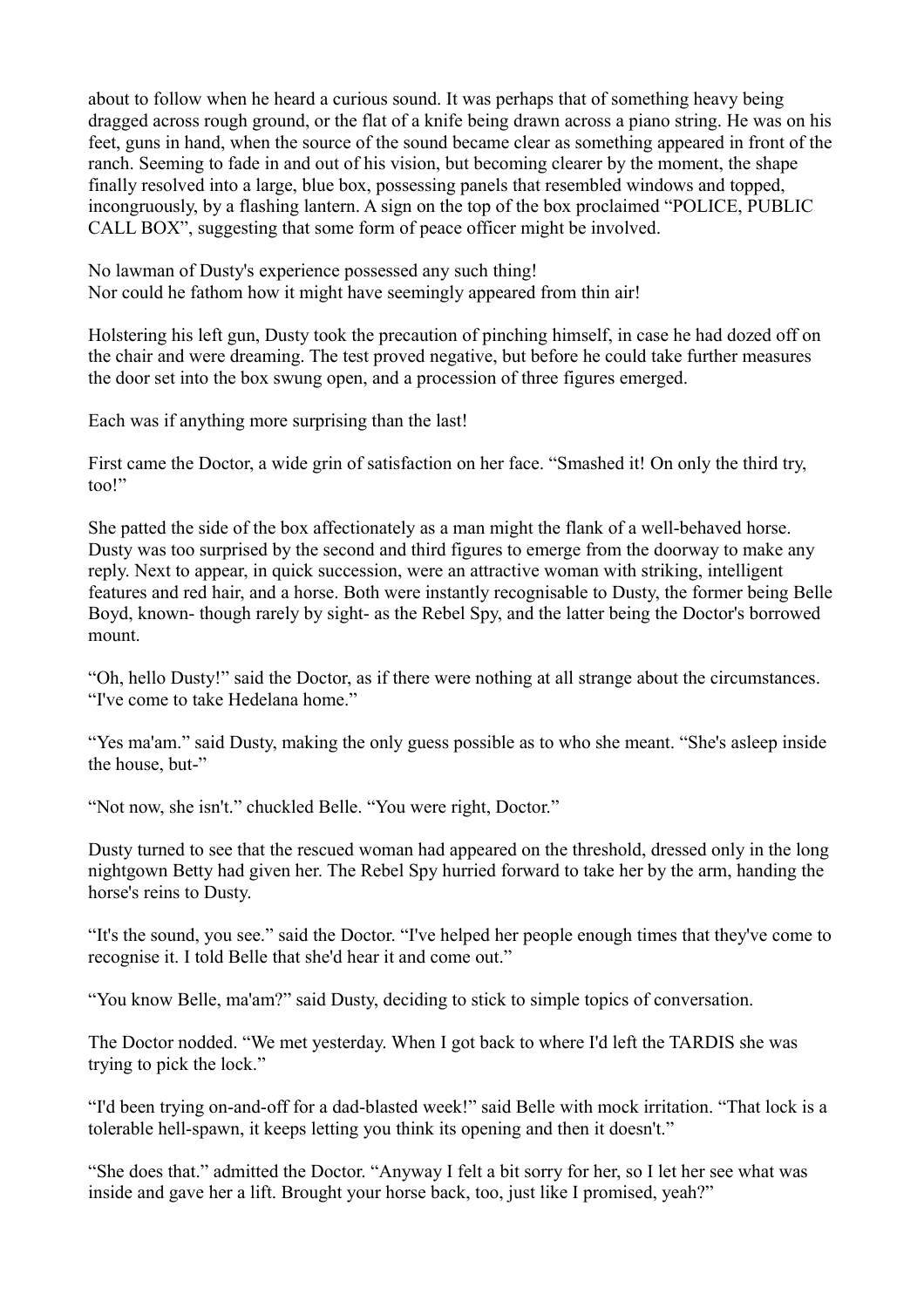Dusty was still looking at the horse, and at the box which it appeared to have come out of. His keen mind was trying to imagine the scene within and come up with any scenario in which all three would comfortably fit, and failing badly. Seeing the look on his face, Belle whispered to him as she passed.

"I know, it's strange, Dusty. It's bigger on the inside than the outside!"

She carried on past him to the doorway and entered, and Dusty caught a glimpse of a room within that was considerably larger than the General's study. He blinked, and rubbed his tired eyes.

"Don't worry, you're not dreaming." chuckled the Doctor. "Mind you, nobody's going to believe you if you tell them what happened."

"Happen you're right about that, ma'am." agreed Dusty. "You have time for some chow?"

The Doctor shook her head. "Not really. I've got to get Belle to Washington by tomorrow morning. Actually that's not quite true, I could leave here next week and still get her there in time, but doing that sort of thing tends to sort of... muck things up, yeah? Best not."

His sense of any understanding of the situation having yelled 'calf rope' some time ago, Dusty merely nodded. Nevertheless, there was something he had to know. "Yes, ma'am. But can I ask you a question?"

"You just did." laughed the Doctor. "Sorry, that joke's probably older than me. I can't tell you who's going to win the super-bowl or what companies to buy stocks in, or anything like that, though. That sort of thing's just as bad as cheating to hang about here would be, yeah? Still, you can *ask*."

Dusty nodded, though he had no idea what a 'super-bowl' might be. "Do you happen to know of a woman called Vaza?"

The Doctor cocked her head to one side. "Er.. no. Don't think so. I mean, I've met a lot of peoplelots and *lots*- but I don't remember that name in particular. Why do you ask? She doesn't sound like she'd be.. from around here."

"She wasn't." said Dusty, and quickly recounted the tale of his meeting with the woman Vaza and her companions, who had left him healed from a bullet-wound in the head and seemingly disappeared into thin air.

"I wondered if I'd dreamt it all." he said. "But now, meeting you and seeing this.. contraption I'm not so sure. I'd just admire to know if she was all right- the last I remember seeing of her, she was hurt at least as bad as me."

The Doctor looked thoughtful for a moment. "Well, I know of quite a few species who like to visit Earth from time-to-time, so it's certainly possible that they were from... somewhere else. You'd be amazed how many different species look enough like humans to get away with it, you're like the vanilla of bio-templates. Anyway, a people advanced enough to do what they did should've had no trouble healing themselves, so I'm sure Vaza's fine- and don't worry, if there're any other aliens out there trying to make trouble, I'll know. And I always stop them. You hear that?" she suddenly shouted into the night sky. "I'll know! And I'll stop you!"

There was no response, other than the neighing of disturbed horses and some sounds from within